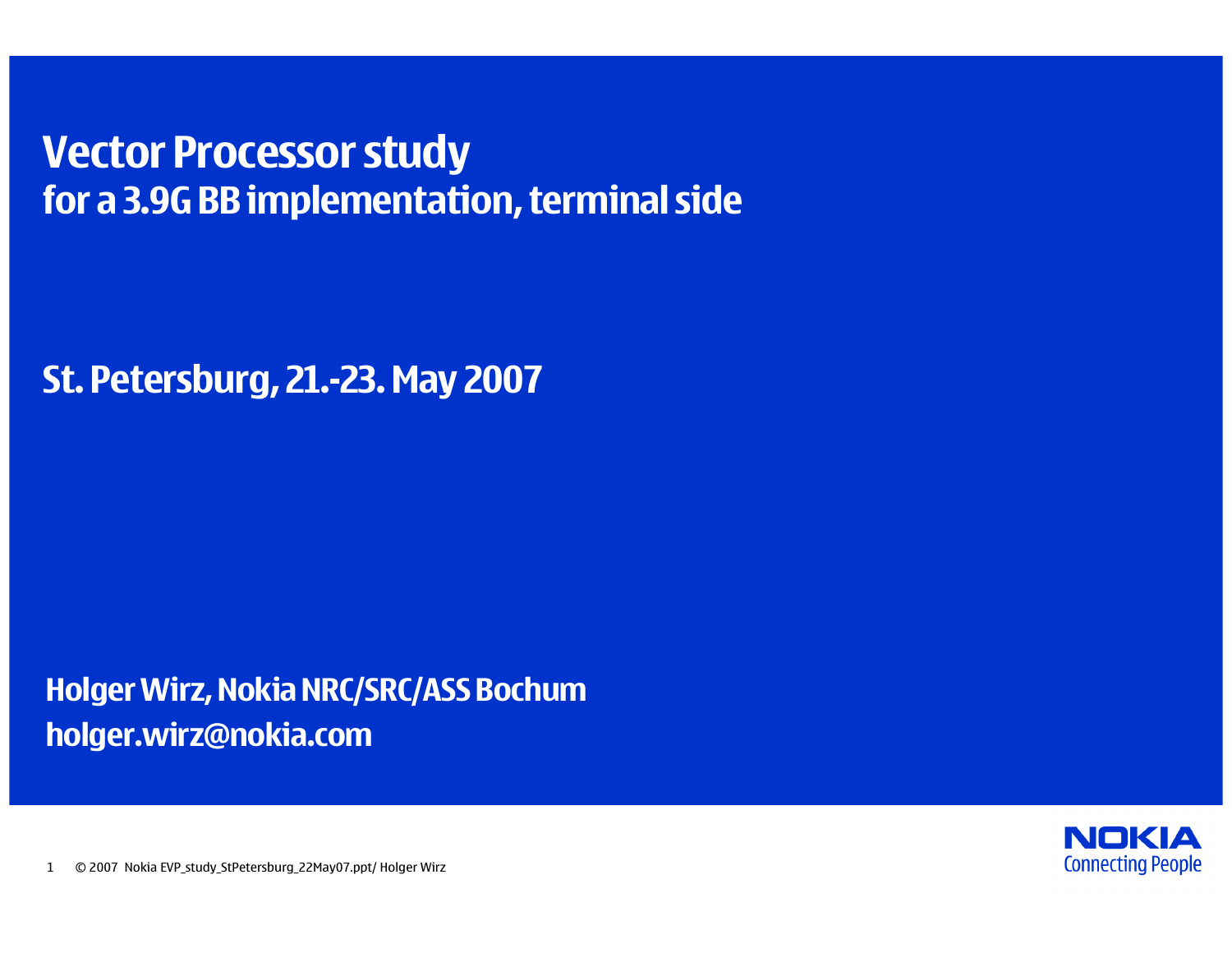## **Outline**

- Introduction
- Motivation
- Main LTE parameters
- Overview of LTE BB architecture terminal side
- Potential candidates for vector processing
- EVP Architecture
- EVP Tools
- Benchmark Suite
- Performance Results
- Conclusion

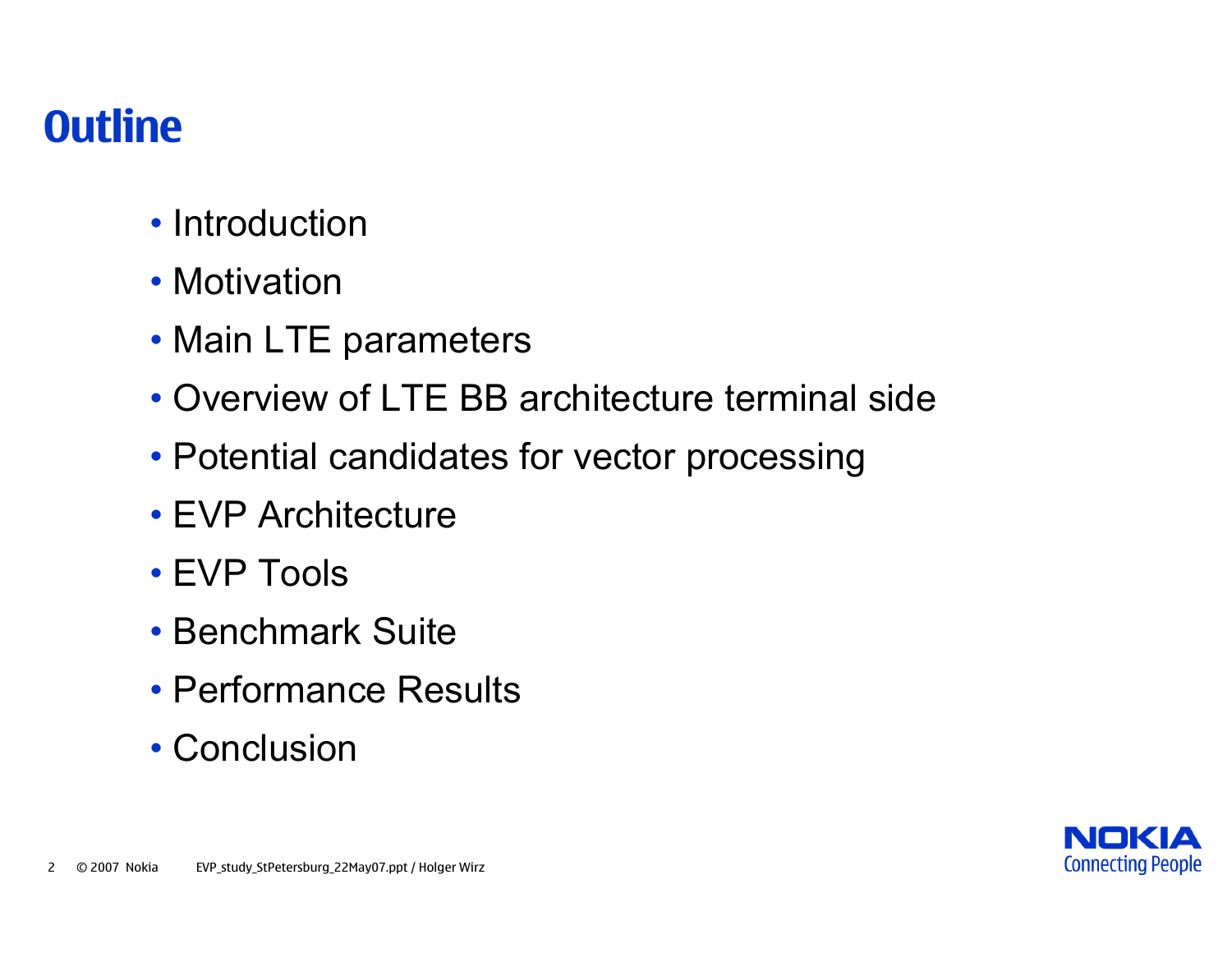## **Introduction**

## • Vector processor:

- A processor with built-in instructions that perform multiple calculations on vectors (one-dimensional arrays) simultaneously.
- The vector processor study was done during start phase of a *LTE* (also *3.9G, EUTRAN* called) BaseBand algorithm/architecture implementation project for the terminal side
- As vector processor the EVP from Philips was used
- Responsible person for that study was: Dr. Ludwig Schwoerer, NRC Bochum (will move now to *NokiaSiemensNetwork* )

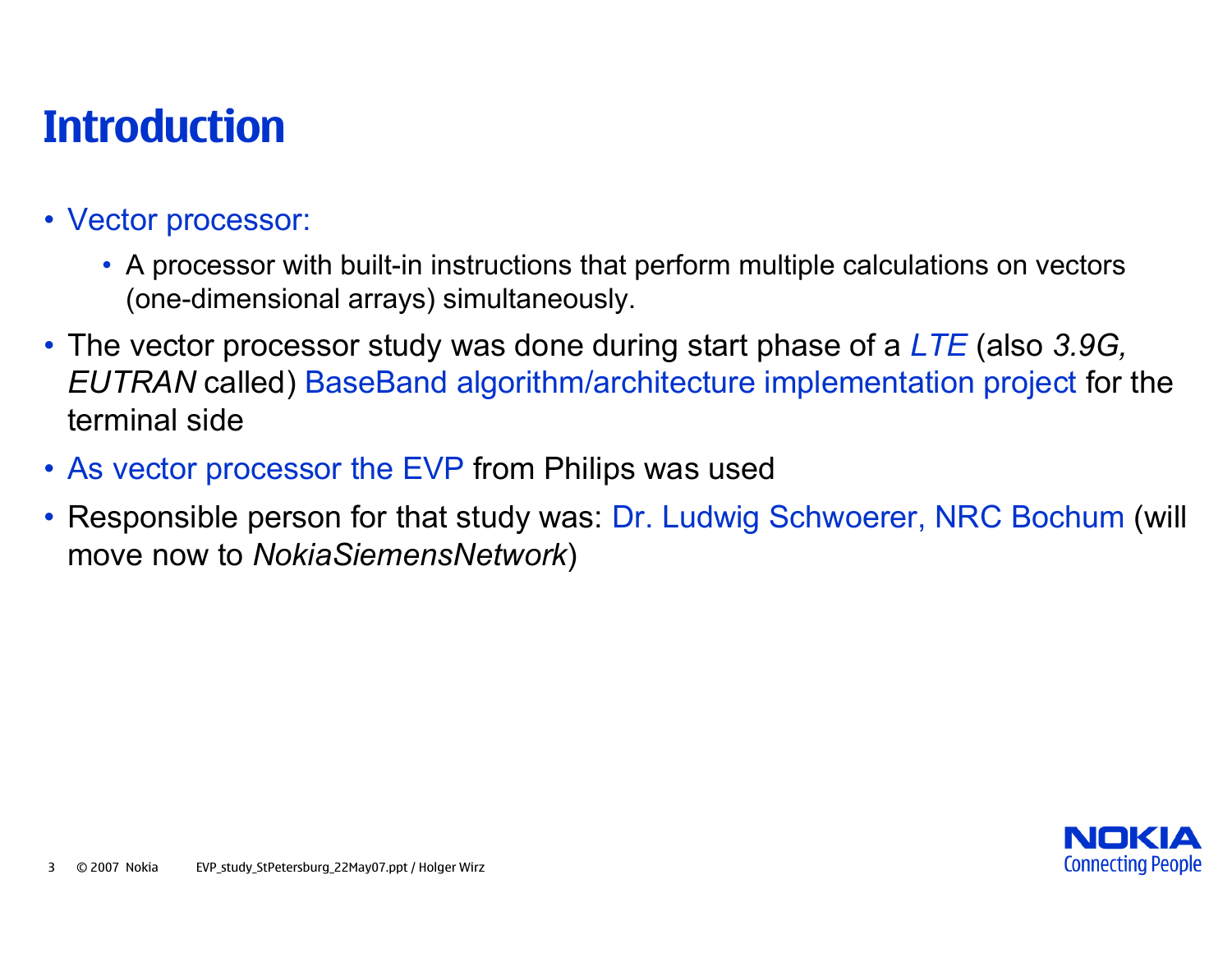## **Motivation**

## Why was that vector processor study done ?

- LTE standard is not fixed => evolution of the standard must be tracked and algorithms might be improved/changed => flexibility needed (SW Defined Radio approach)
- The planned final LTE product should have
	- multiple standards (GSM, WCDMA, LTE), not used at the same time
	- low power consumption (active + standby)
	- competitive in costs compared to a dedicated HW modem
- => vector processors might help (final product should be available in 2011)

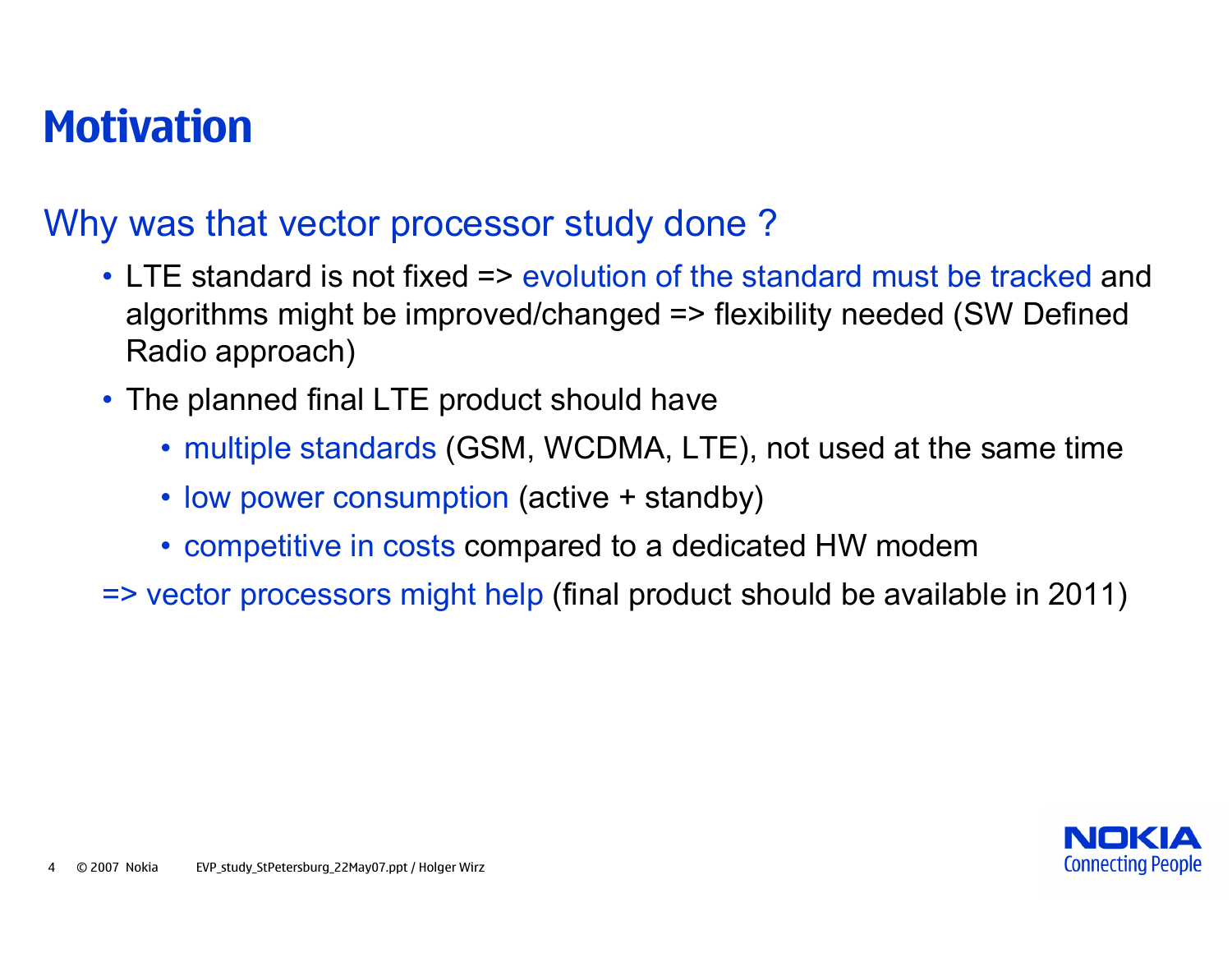# **Main used LTE paramters for the PHY**

- FDD mode implemented (TDD later)
- Normal & extended cyclic prefix mode
- Flexible BW: 1.25, 2.5, 5, 10, 15, 20 MHz
- Modulations: QPSK, 16QAM, 64QAM
- Max. latency (UL & DL): 10 ms
- DL:
	- OFDMA, resource block size: 12 sub-carriers
	- MIMO 2x2 spatial multplexing, Alamouthi: space-frequency transmit diversity, SIMO/SISO (IRC, MRC)
	- peak data-rate: 100 Mbps (MIMO 2x2, 16QAM)
- UL:
	- SC-FDMA
	- 1 Tx antenna only used => allows virtual MIMO (on BS Rx side)
	- Peak data-rate: 50 Mbps for 16QAM (75 Mbps for 64QAM)

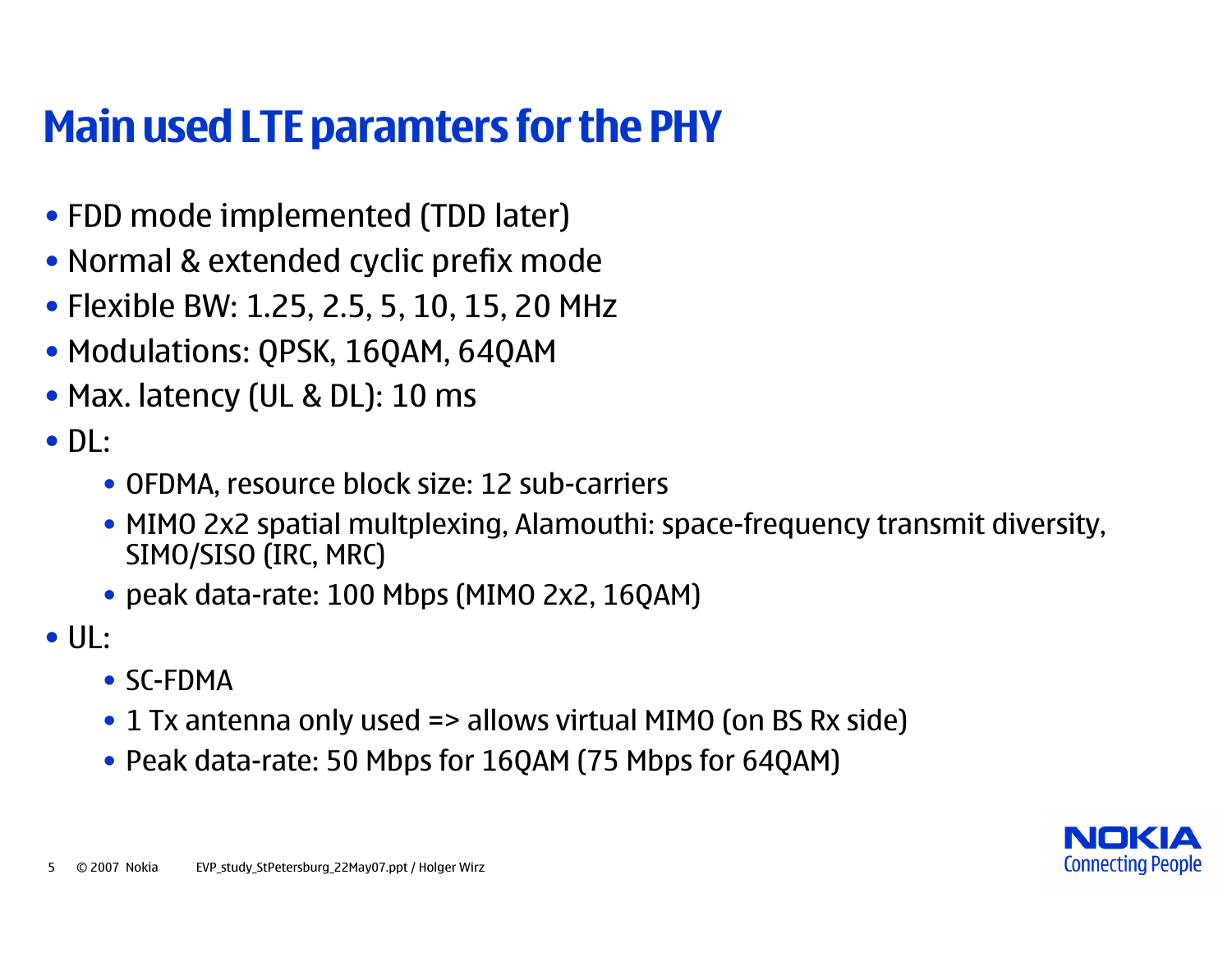# **Overview of the digital BB architecture (terminal side)**

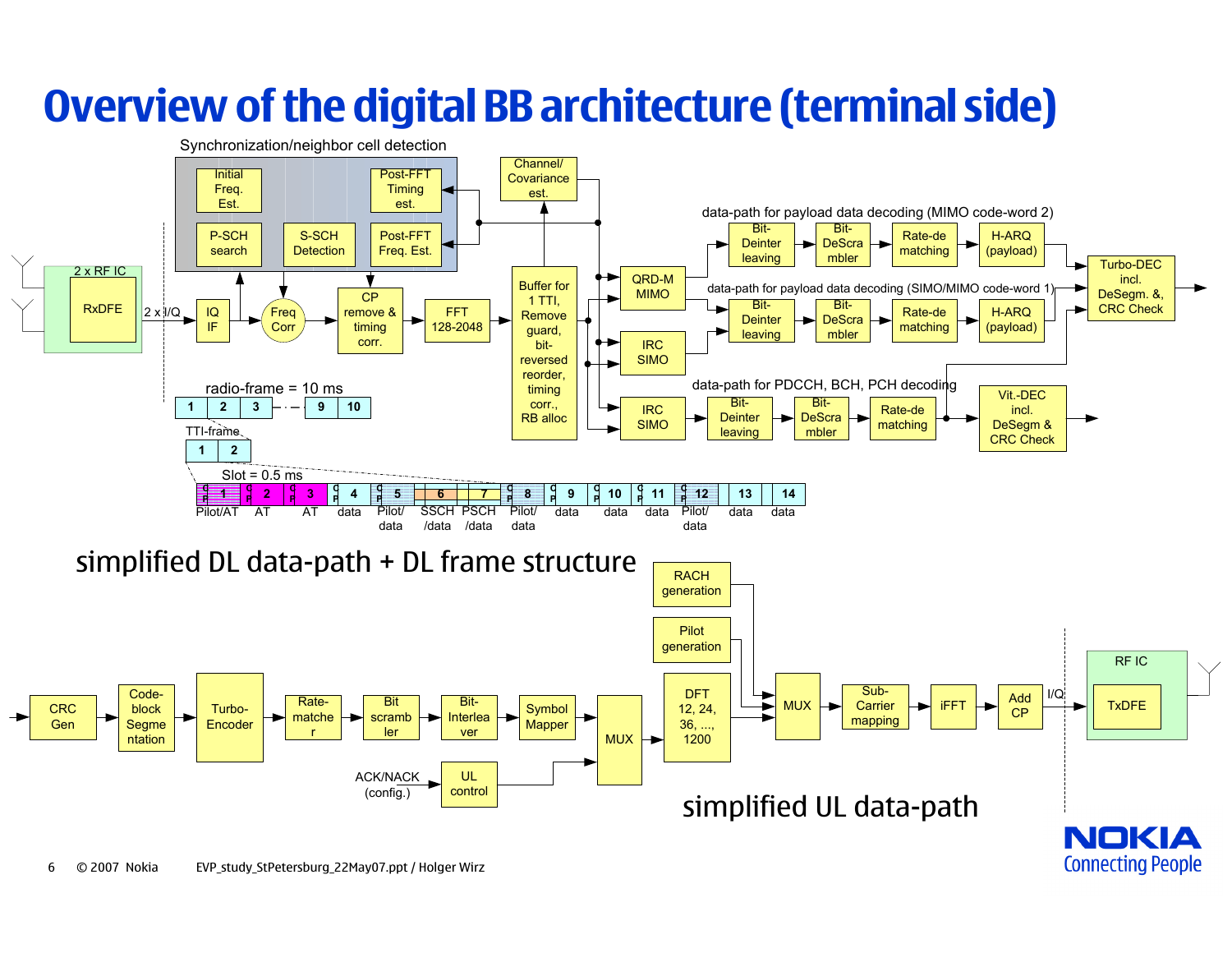## **Candidates for vector processor implementation**

- Potential candidates for vector processors:
	- Sliding cross-correlation (synchronization)
	- CORDICs
	- FFT/DFT
	- channel estimation and equalization
	- MIMO demapper (ML, QRD-M, Serial/Parallel Interference Cancellation)
	- SIMO demapper (Interference Rejection Combining, Maximum Ratio Combining)
- Performance typically scales with vector size

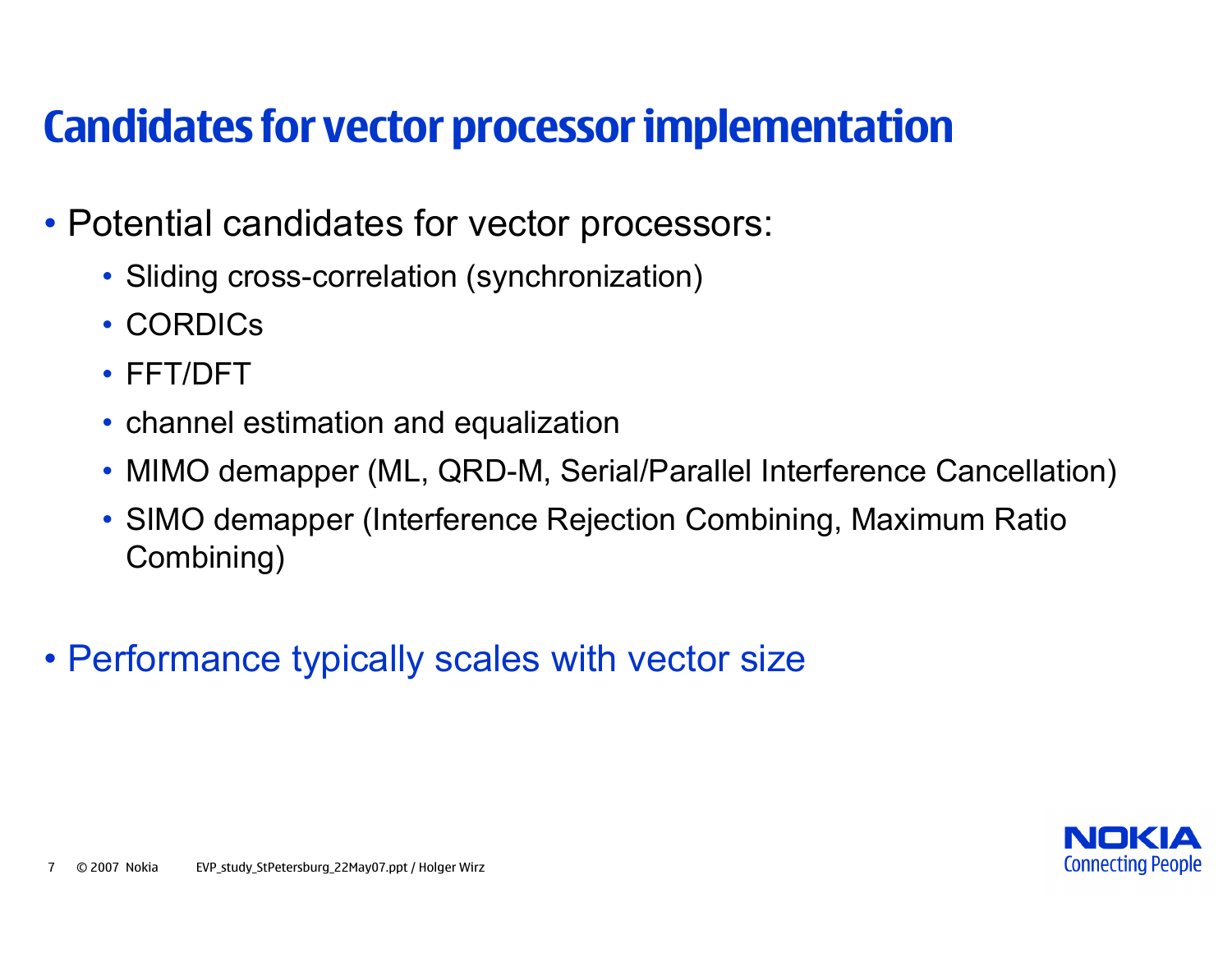## **EVP architecture**



90 nm CMOS: 450 k gates •2mm 2 • 300 MHz • 0.5 mw/MHz core only • 1 mW/MHz typ. memory config. • 6 GIPS@300 MHz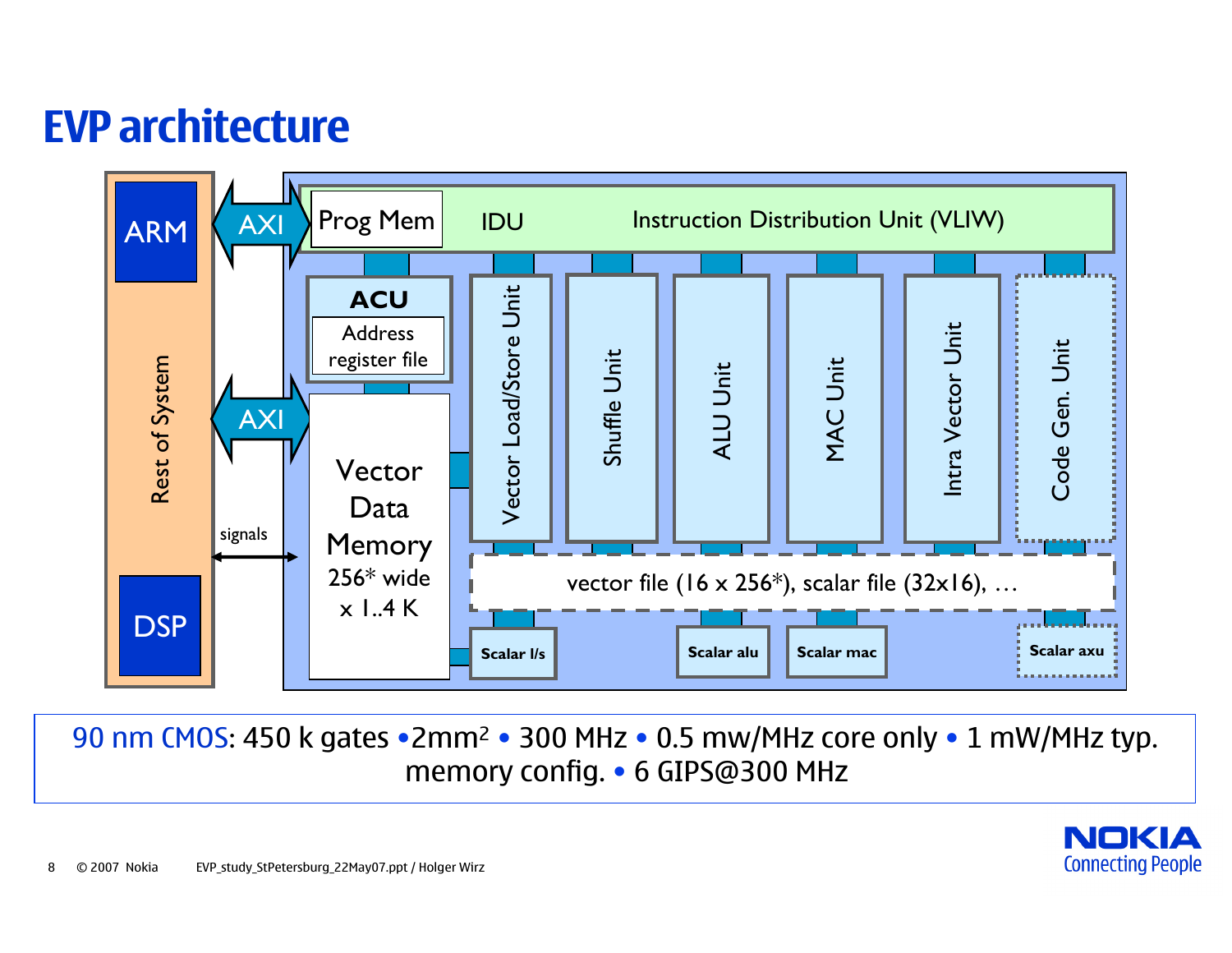# **EVP architecture : parallelism in EVP**



•Independent instructions on different functional units execute in parallel

Scalar units:

•compute scalar elements withina program and handle the program flow

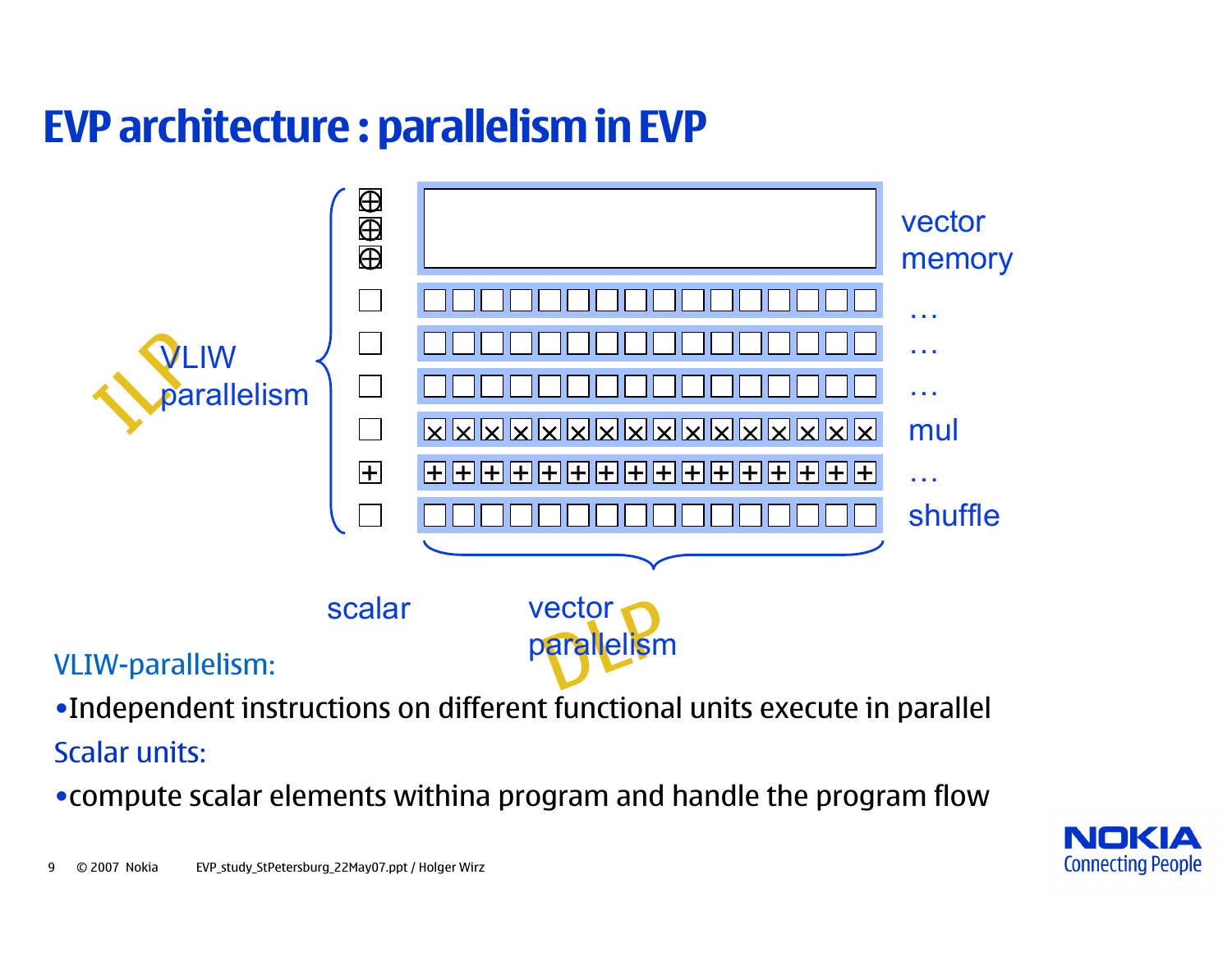# **EVP architecture : SIMD / Vector processing**



### intra-vector operations:

•perform operations on several elements within a vector

## intra-vector units are:

•the vector shuffle unit, for permutations of elements within a vector

•the actual intra-vector unit, which e.g. performs the computation of the minimum within a vector

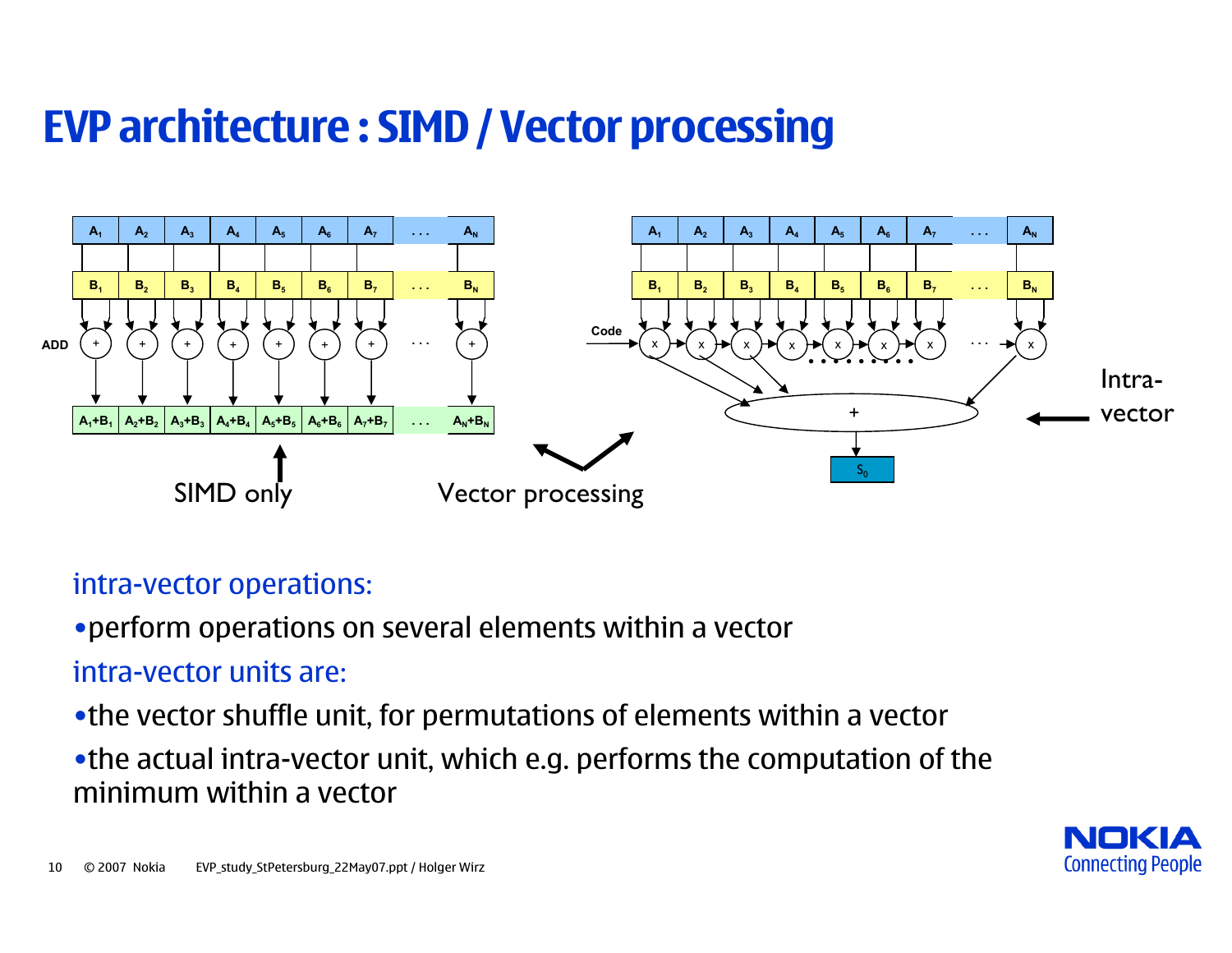## **EVP architecture: Data allocation to 256 bit vector**



point (frac) and complex data

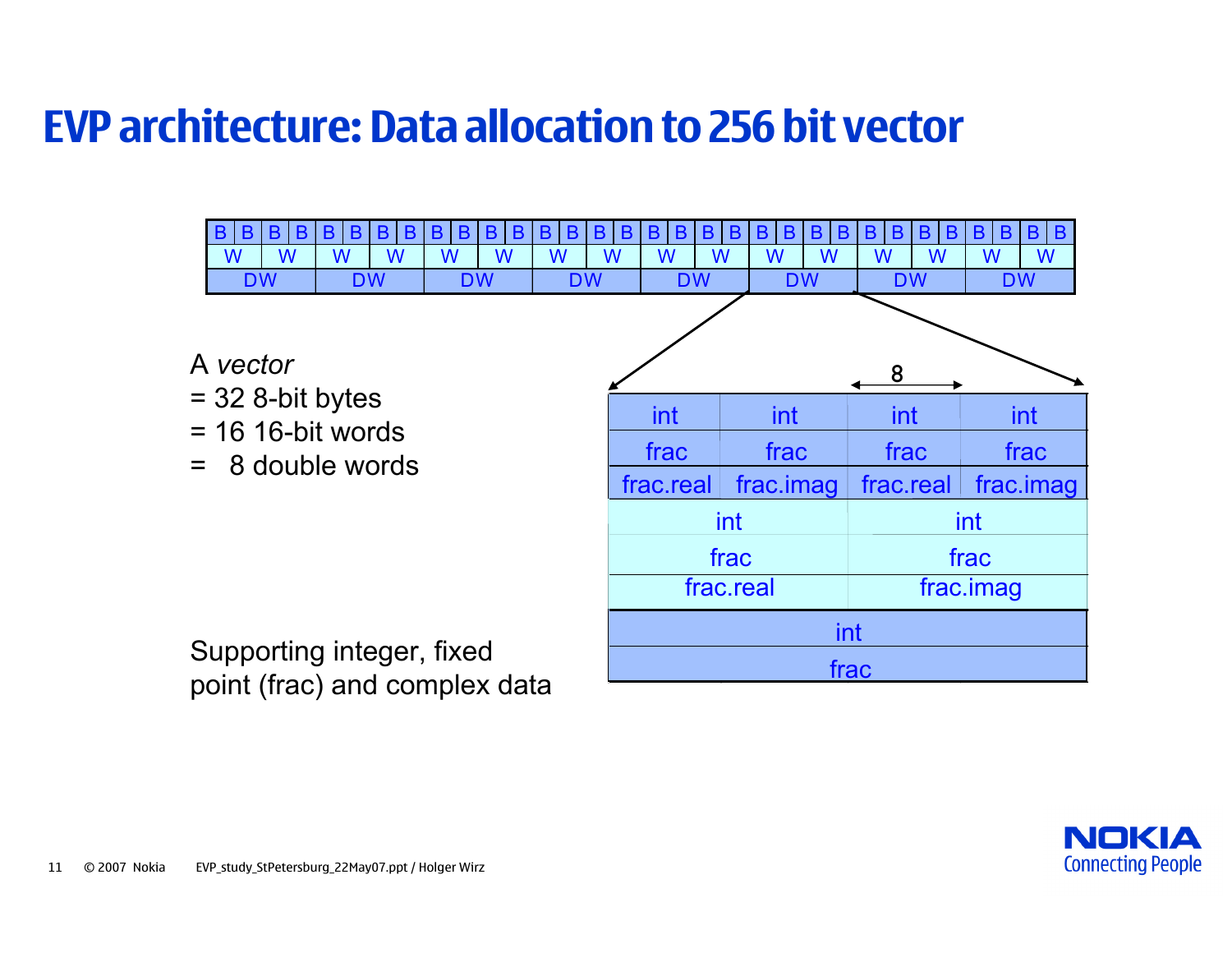# **Programming the EVP: EVP-C**

- • EVP-C:
	- $\bullet$ C based language
	- •Scalar computations /control flow : C
	- $\bullet$ Vector operations: intrinsic functions
- • Easy to learn:
	- $\bullet$ Standardized, convenient structure
	- •Good documentation and support
- • Vectorization has to be done by the programmer
	- •Requires knowledge or additional tools

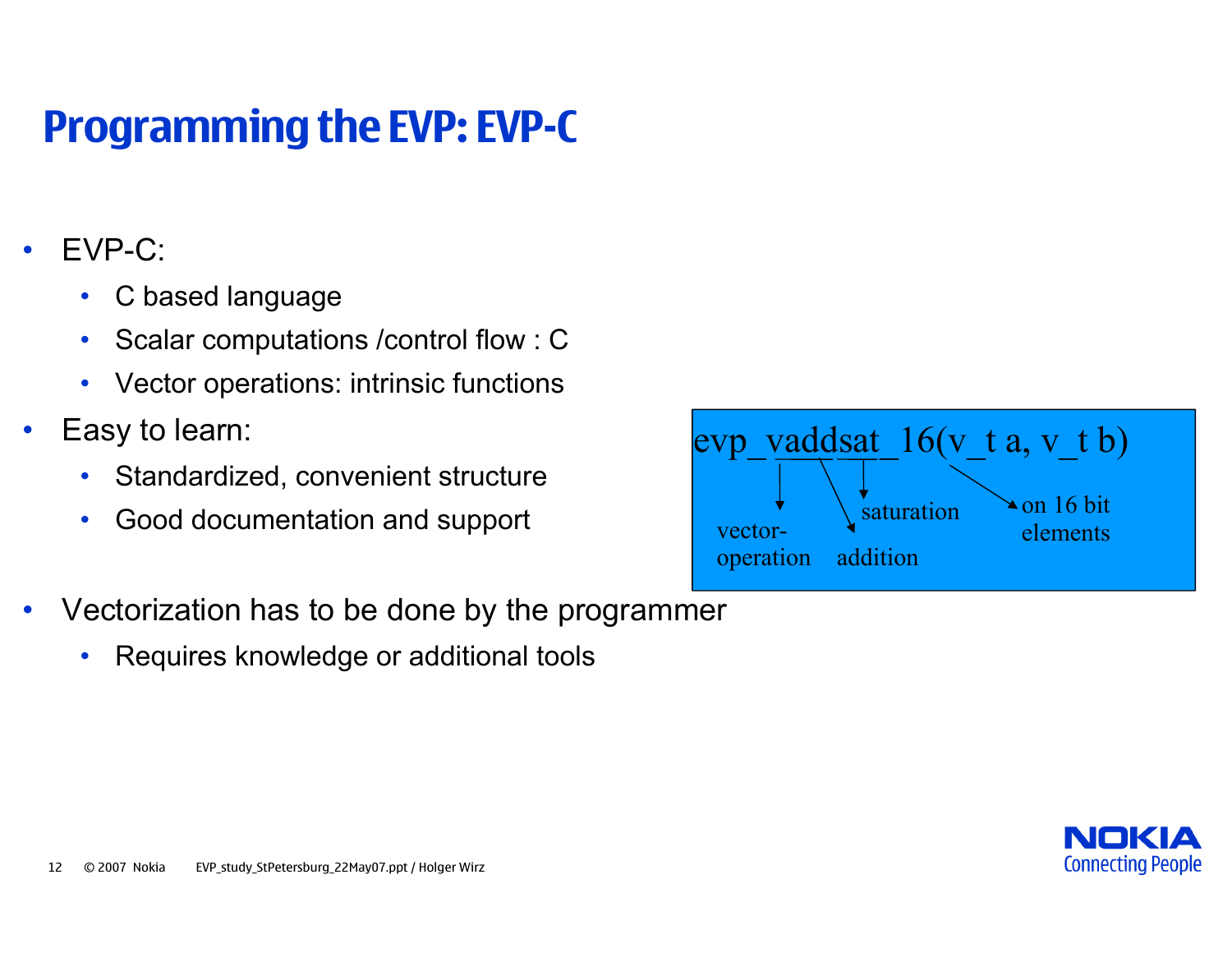## **Programming the EVP: Development tools**

- Emulation library for C++
	- Step-by-step vectorization
	- verification
- Compiler: Generation of VLIW-code (scheduling of scalar + vector operations)
	- Inefficient for complex programs
	- Inefficient register handling for programs with many variables
- linker
- cycle true, bit-true simulator
- integrated debugger:
	- graphical interface is especially good suited for debugging, as registers can be inspected at run-time and breakpoints may be set

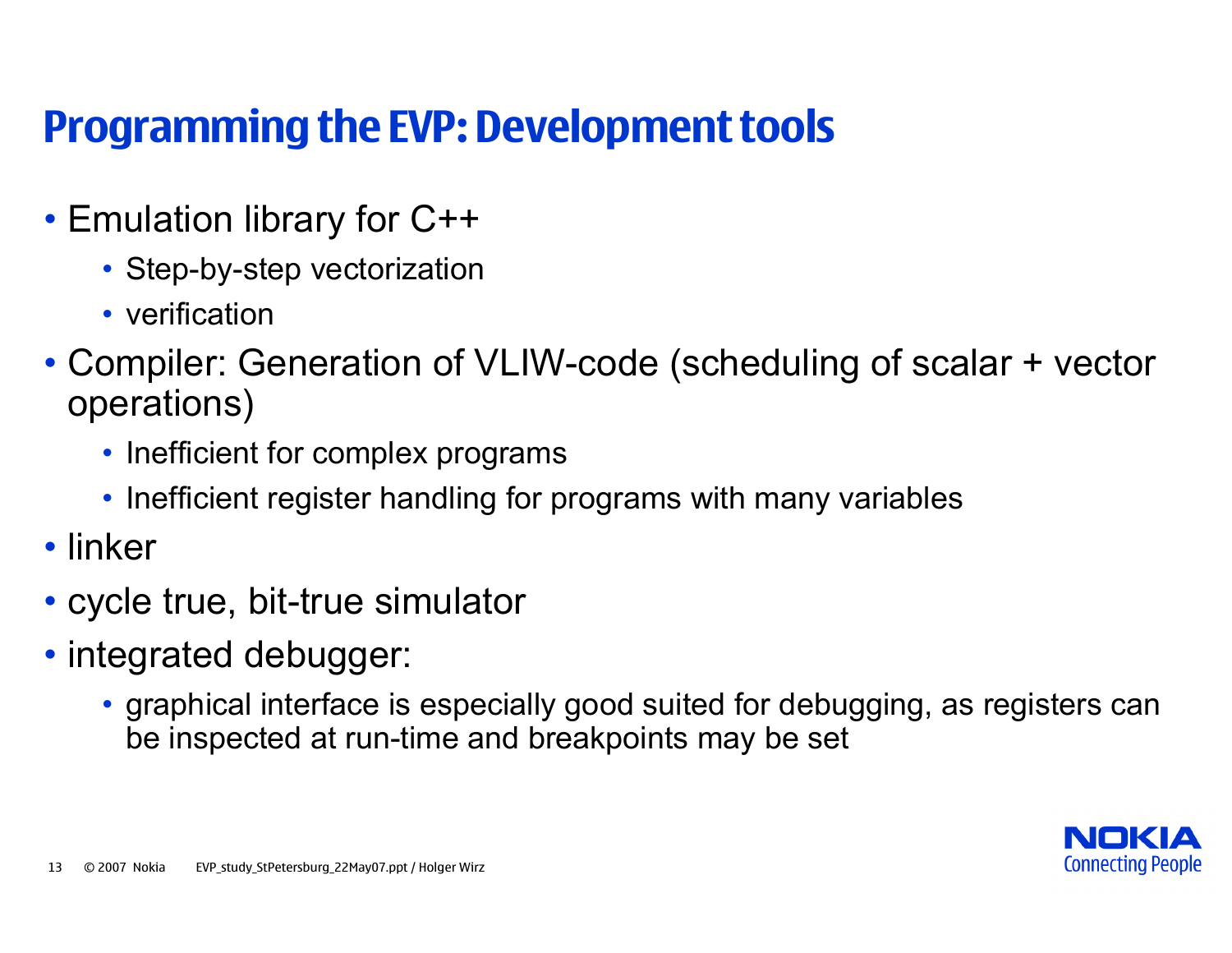# **Mapping algorithms on the EVP: Benchmark Suite**

- FFT
- QRD-M MIMO decoding
	- QRD
	- M- Algorithm
- Zeroforcing MIMO decoding
- Cholesky Decomposition
- Singular Value Estimation

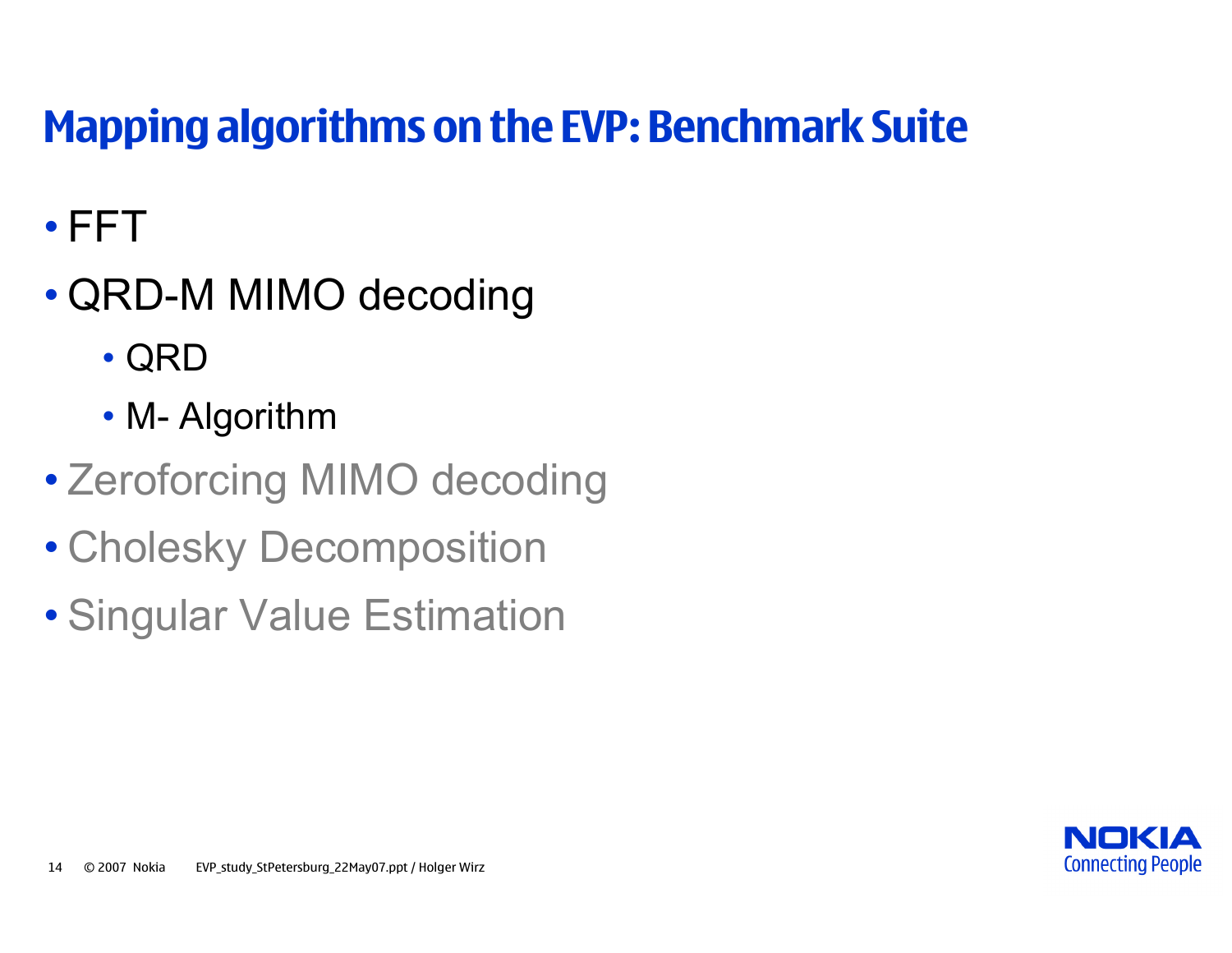## **Benchmark: FFT**

- Design parameters
	- Radix-2: most efficient for software implementation
	- 16+16 bit complex data (real + imag.), 8 elements per vector (vector is 16 x  $16 = 256$  bits)
- Constraint: Only 16 vector registers available
	- Blocks operate on 8 data vectors in parallel
	- 8 vectors for temporal values, twiddle factors

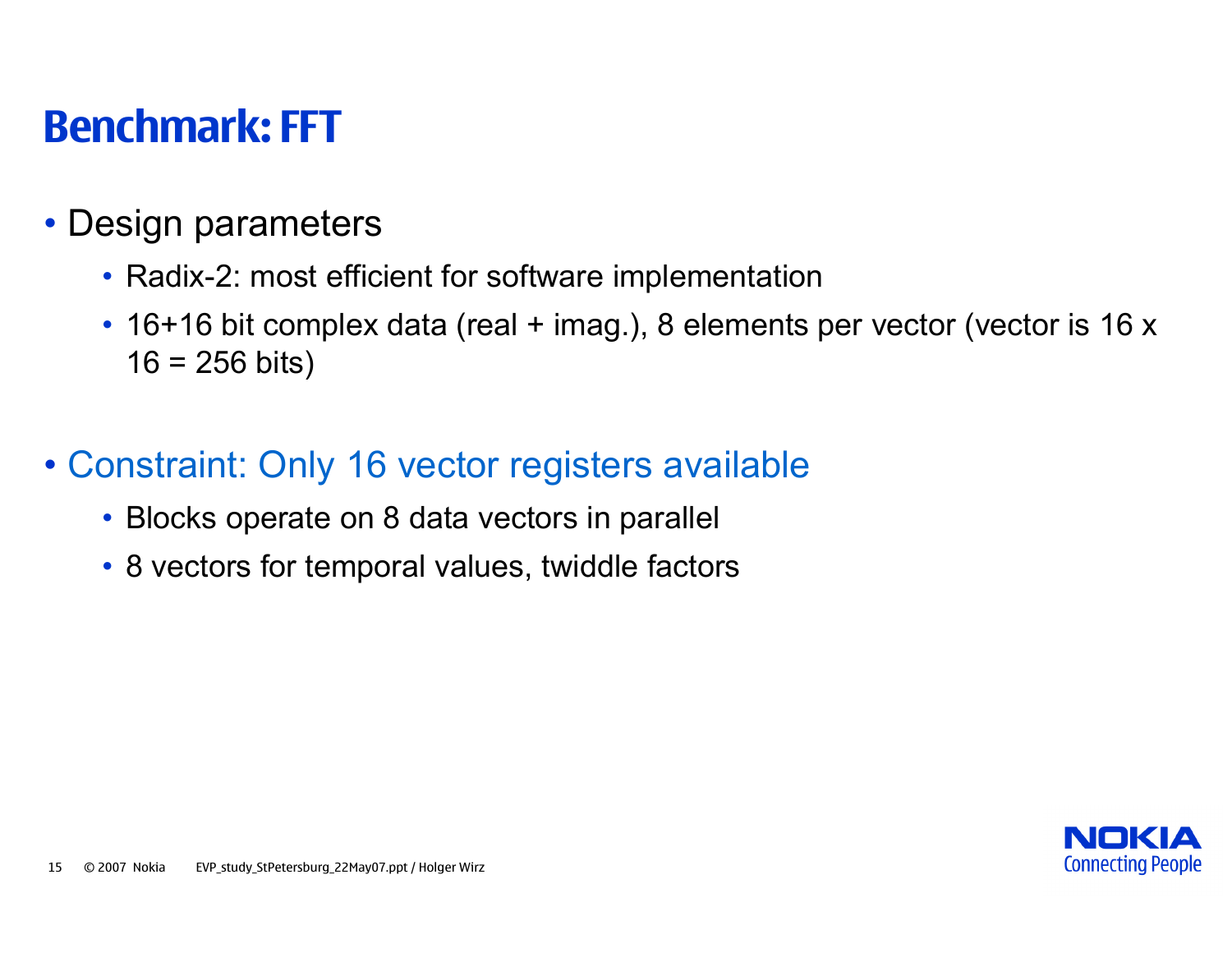## **Benchmark: FFT**



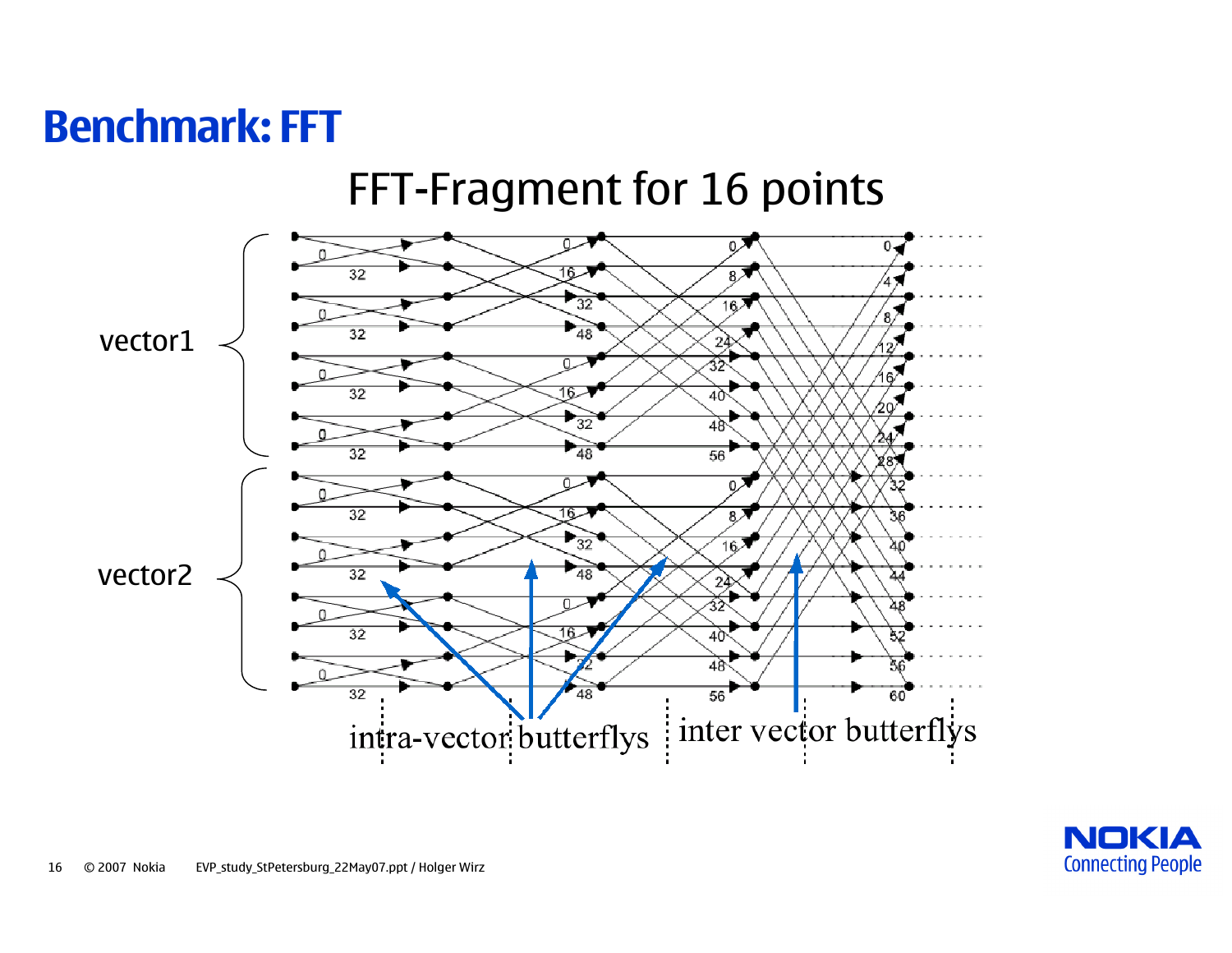## **Benchmark: FFT – Results (1)**

| FFT size | <b>First version</b> | Manually optimized<br>(2 week student work) | Philips' best results   |
|----------|----------------------|---------------------------------------------|-------------------------|
| 64       | 64                   | 50                                          | 50                      |
| 128      | 183                  | 144                                         | 128                     |
| 256      | 575                  | 365                                         | 280                     |
| 512      | 1521                 | 1318                                        | 624                     |
| 1024     | 5974                 | 3125                                        | 1440<br><b>Estimate</b> |

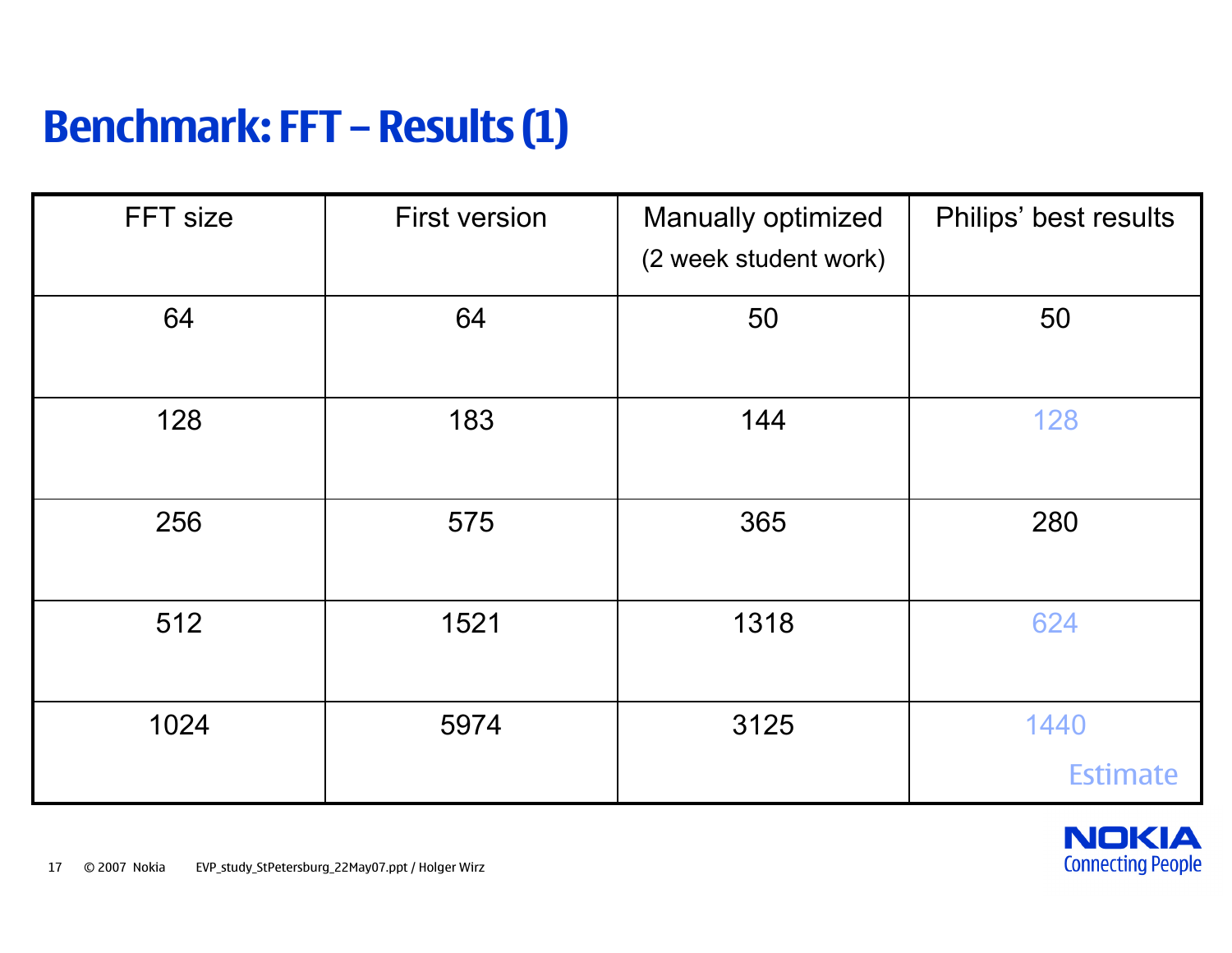## **Benchmark: FFT – Results (2)**

- Starting from the 64 point FFT, fast Fourier transforms for 128 up to 1024 points have been implemented without further optimisation, so that the performance could be evaluated.
- The cycle time for these implementations increases exponentially with growing FFT length.
- As the FFT length increases, the amount of wasted instructions for inserted move operations and temporal load-/store-instructions grows unproportionally.
- This can be signicantly reduced by manual handling of storage and avoiding move instruction.

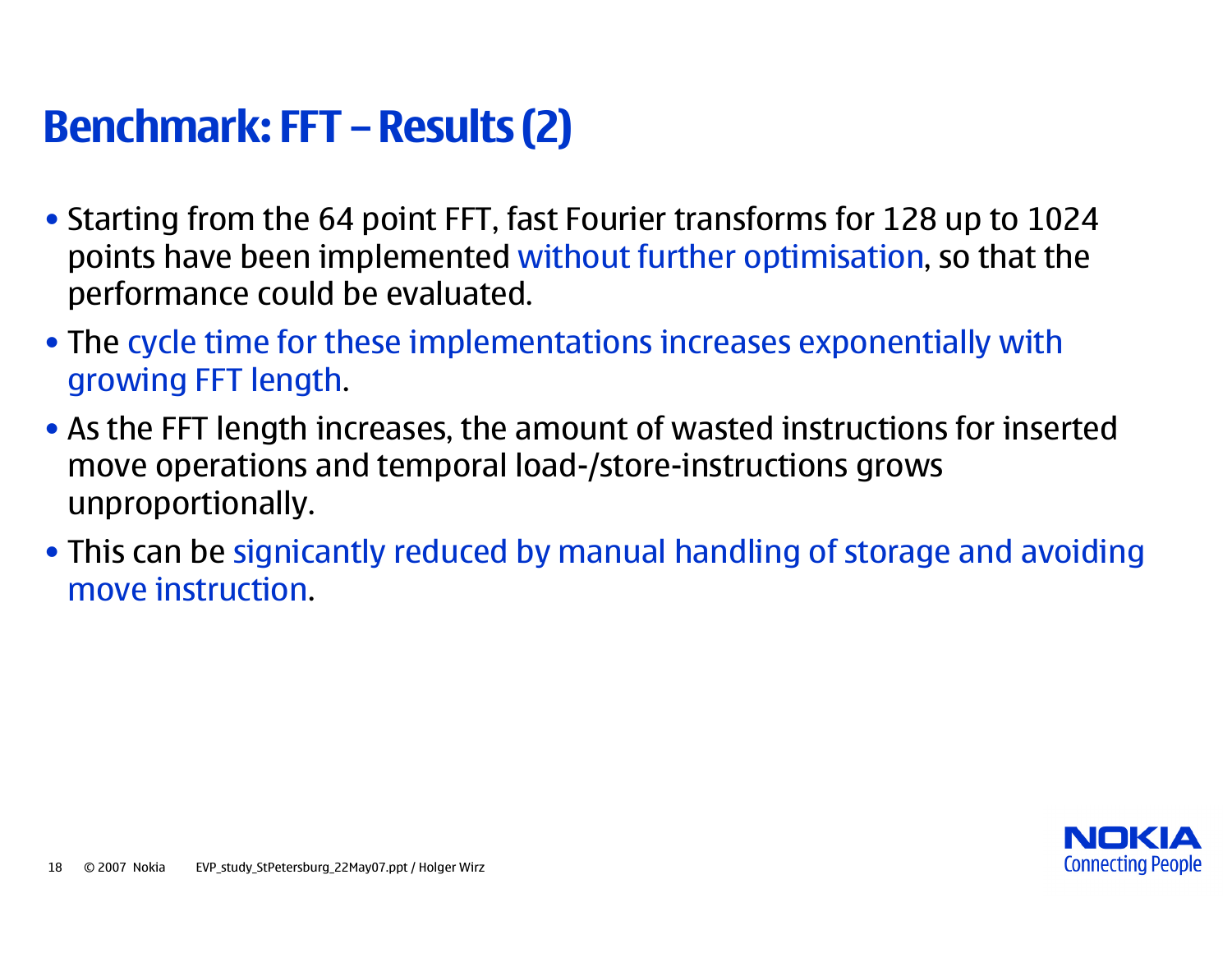# **Benchmark: QRD-M MIMO decoding**

MIMO-systems:



- Multiple transmit antennas and receive antennas
- ML-Detection of transmitted symbols is computationally expensive
	- e.g. 4 transmit antennas, 16 QAM mapping:
		- $\rightarrow$  16<sup>4</sup> = 65536 possible transmit vectors
- QRD-M reduces the amount of computations by limiting the candidate sets

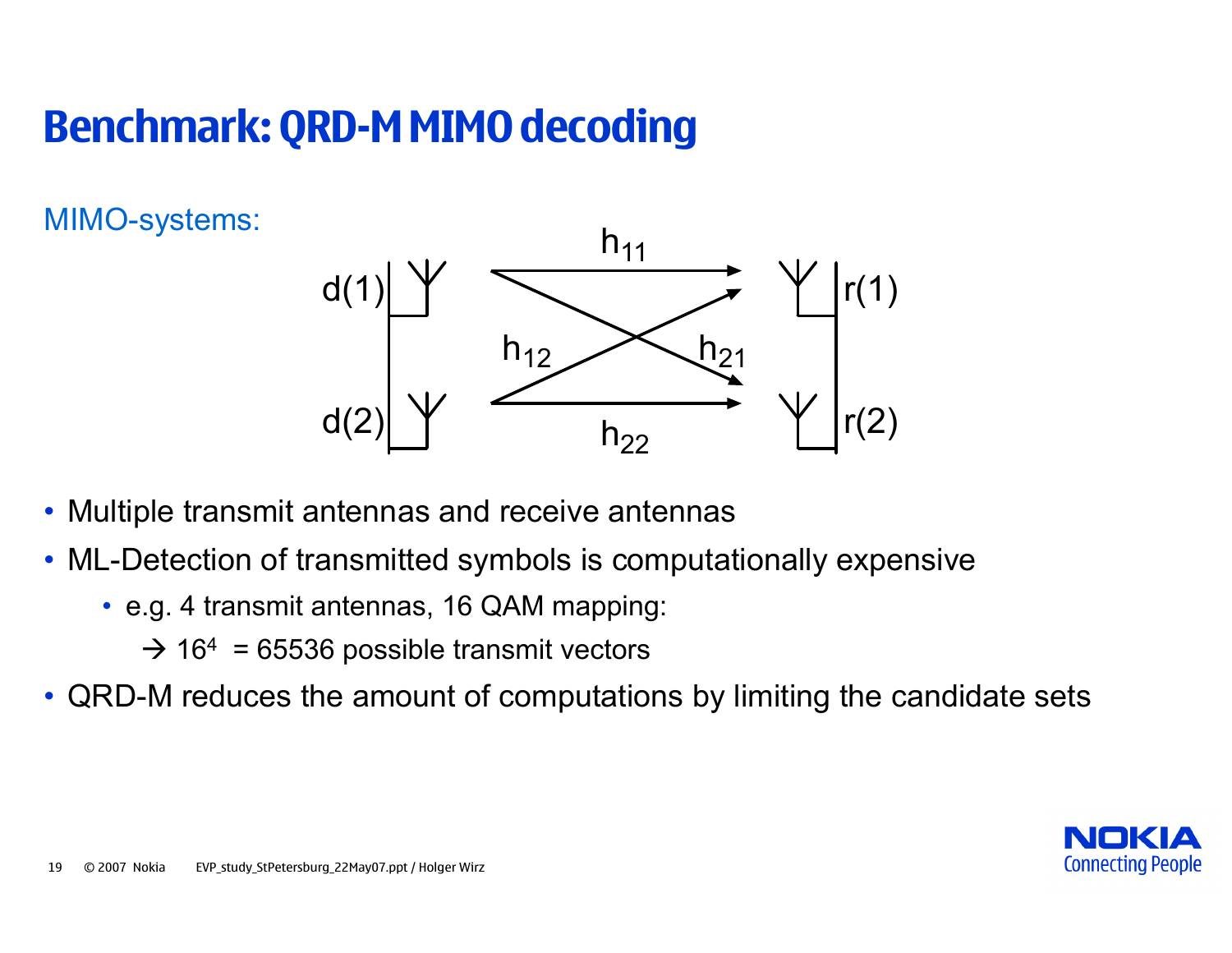## **Benchmark: QRD-M MIMO decoding**



Challenge: Find the symbol vector which was most likely sent

## QRD-M detection: 2 steps

- QR-decomposition of the channel matrix
- M-algorithm for the detection of the transmit vector

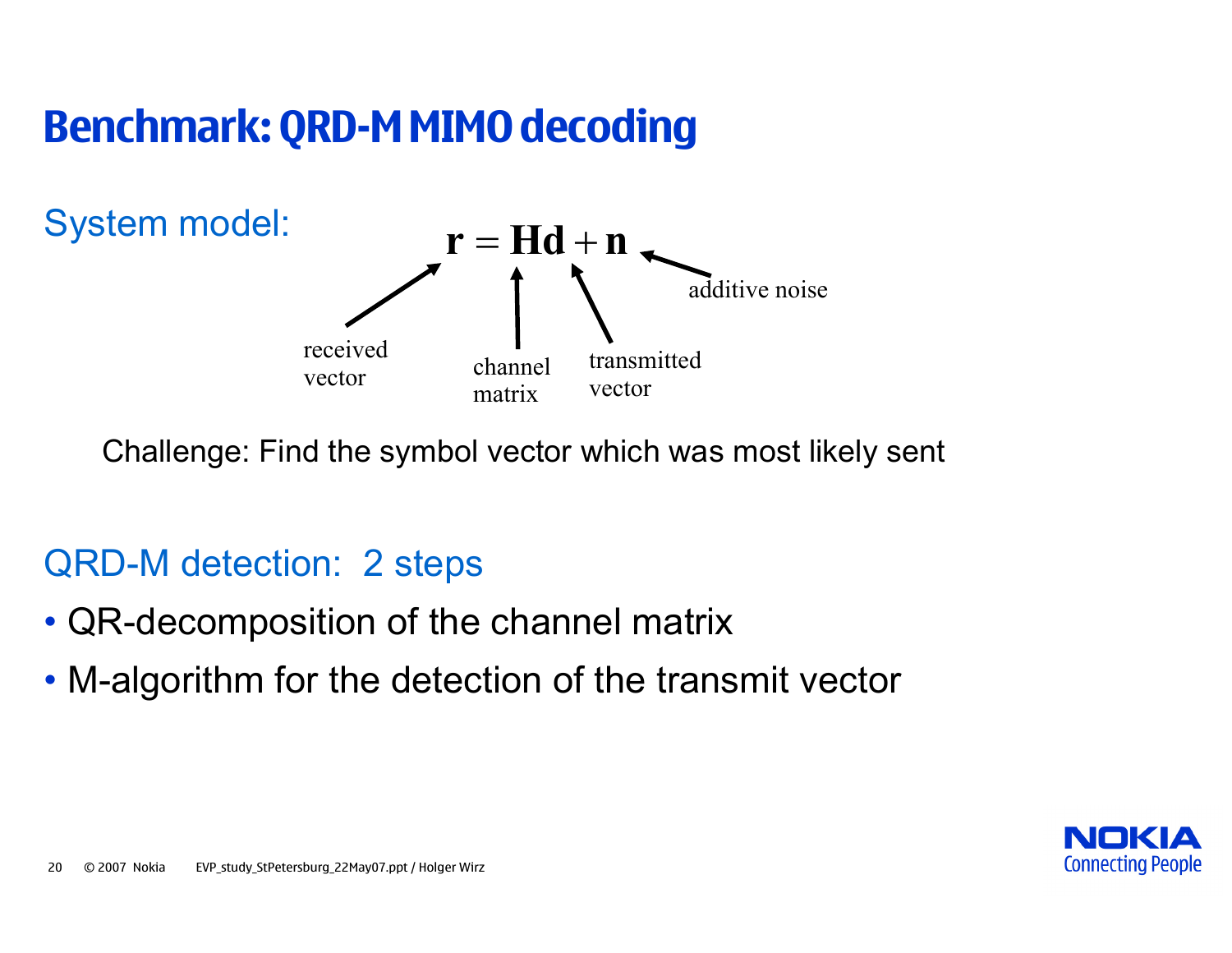# **Benchmark: QRD-M MIMO decoding**

## QRD: Transform the channel matrix into upper triangular form

 $H = Q \, *R \, \, \, \longleftrightarrow$  upper triangular matrix  $H * s = r \rightarrow R * d = Q^H * r = r_q$ Unitary rotation matrix **Method: Givens Rotations** ⎟ ⎟ ⎟ ⎟  $\overline{\phantom{a}}$  $\int$ ⎞  $\overline{\phantom{a}}$  $\overline{\phantom{a}}$  $\overline{\phantom{a}}$  $\overline{\phantom{a}}$  $\overline{\phantom{a}}$  $\setminus$  $\int$ = ⎟ ⎟ ⎟ ⎟  $\overline{\phantom{a}}$  $\int$ ⎞  $\overline{\phantom{a}}$  $\overline{\phantom{a}}$  $\overline{\phantom{a}}$  $\overline{\phantom{a}}$  $\overline{\phantom{a}}$  $\setminus$  $\int$ ⎟ ⎟ ⎟ ⎟  $\overline{\phantom{a}}$  $\int$ ⎞ 4 3 2 1 4 3 2 1 44 33 34 22 ' 23 ' 24 11 12 113 114 000 00 0 *q q q q r r r r d d d d R*  $R_{33}$   $R$  $R_{22}$   $R_{23}$   $R$  $R_{11}$   $R_{12}$   $R_{13}$   $R$ 

- Each rotation zeros one matrix element
- 6 steps for 4 x 4
- •• Received vector and channel matrix are transformed in parallel



 $\overline{\phantom{a}}$  $\overline{\phantom{a}}$ 

 $\setminus$ 

 $\overline{\phantom{a}}$ 

 $\overline{\phantom{a}}$ 

 $\overline{\phantom{a}}$ 

 $\bigg($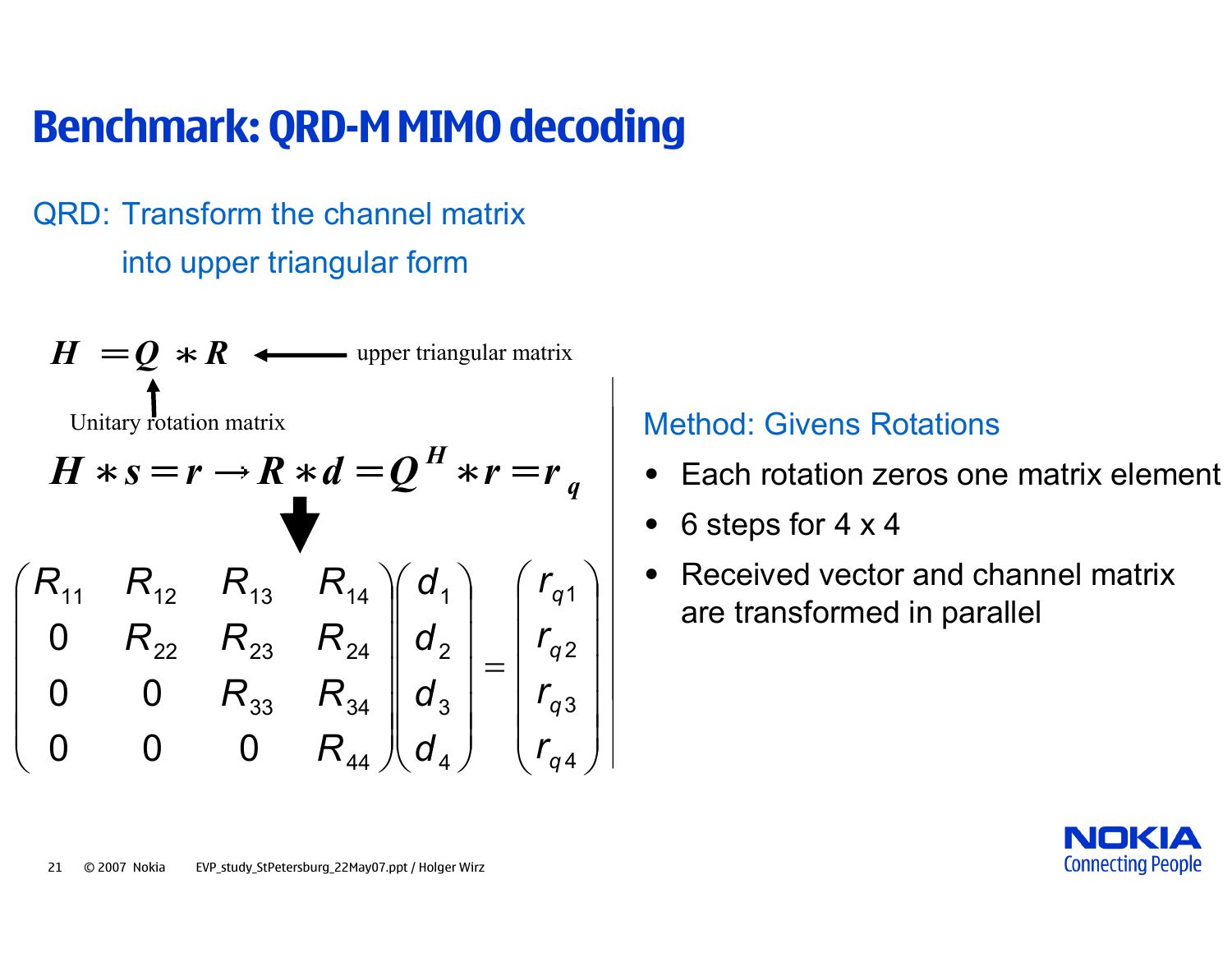# **Benchmark: QRD-M MIMO decoding (QR-decomposition)**

#### QR-decomposition per sub-carrier:

- No vectorization within the algorithm
- Instead "SIMD" implementation: 8 matrices (sub-carriers) are processed in parallel

## Performance bottleneck (for 4x4 system):

- Register usage
- Extended channel matrix requires 20 vectors (for 4 x 4) + 4 vectors for the Givensmatrices
- Only 16 registers available
- Inefficient register allocation

 $\rightarrow$  manual handling of temporal storage required

#### Resulting performance:

- $4 \times 4$ 203 cycles for 8 QR-decompositions
- $2 \times 2$ : 31 cycles for 8 QR-decompositions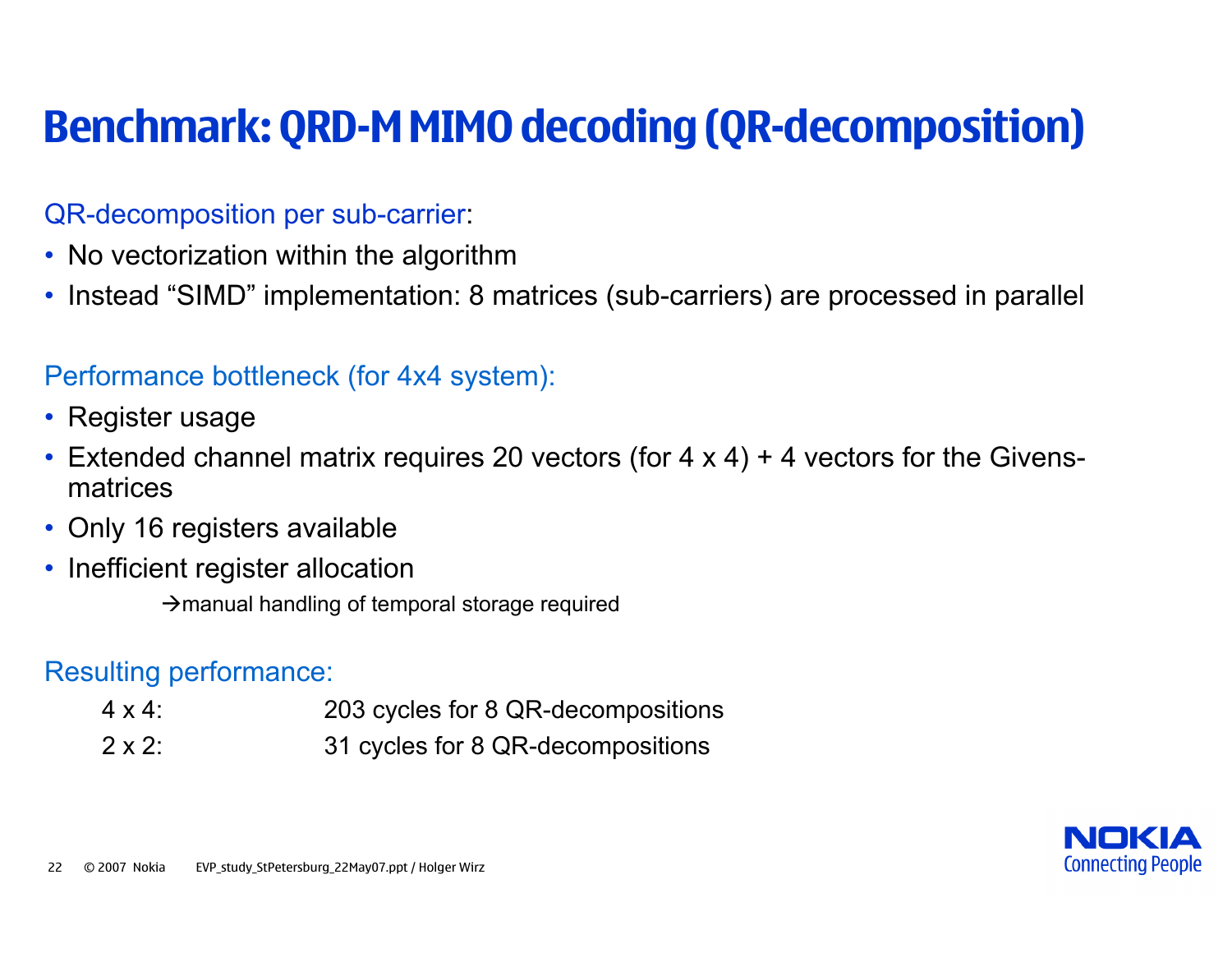# **Benchmark: QRD-M MIMO decoding (M-Algorithm)**

#### Bottlenecks:

- Transition QR-decomposition (8 matrices in parallel) to M-algorithm (works sequentially on all subcarriers)
- Significant scalar part => Amdahl's law
- Compiler-efficiency for complex code

## Resulting performance:

Not sufficient for  $3.9G$  (M = 16, 2x2):

- ⇒In highest BW =  $20$  MHz, 1200 used sub-carriers/OFDM symbol
- ⇒ OFDM symbol duration is 66.6 µs

Cycle count for 256 subcarriers



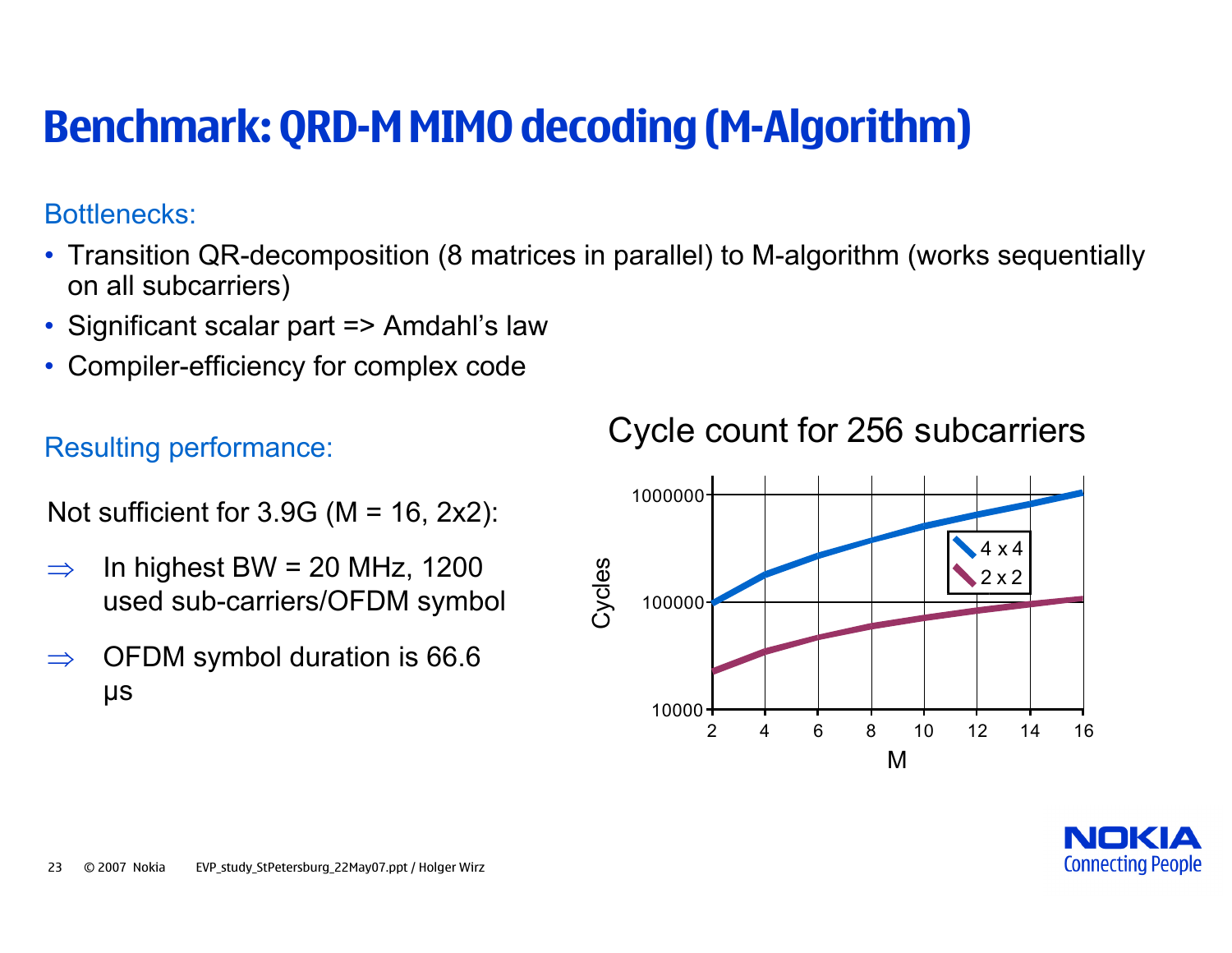## **Amdahl's law**

#### **Limitations of Vector Processors**

• Amdahl's law: Performance of parallel program is limited by sequential part of the program

Assume that  $\alpha$  is the non-vectorizable fraction of the program, and that vector execution is  $t$ times faster than sequential execution.

$$
speedup(\alpha, t) = \frac{1}{\alpha + (1 - \alpha)/t}
$$

• As *t* approaches infinity, speedup approaches *1/*<sup>α</sup>

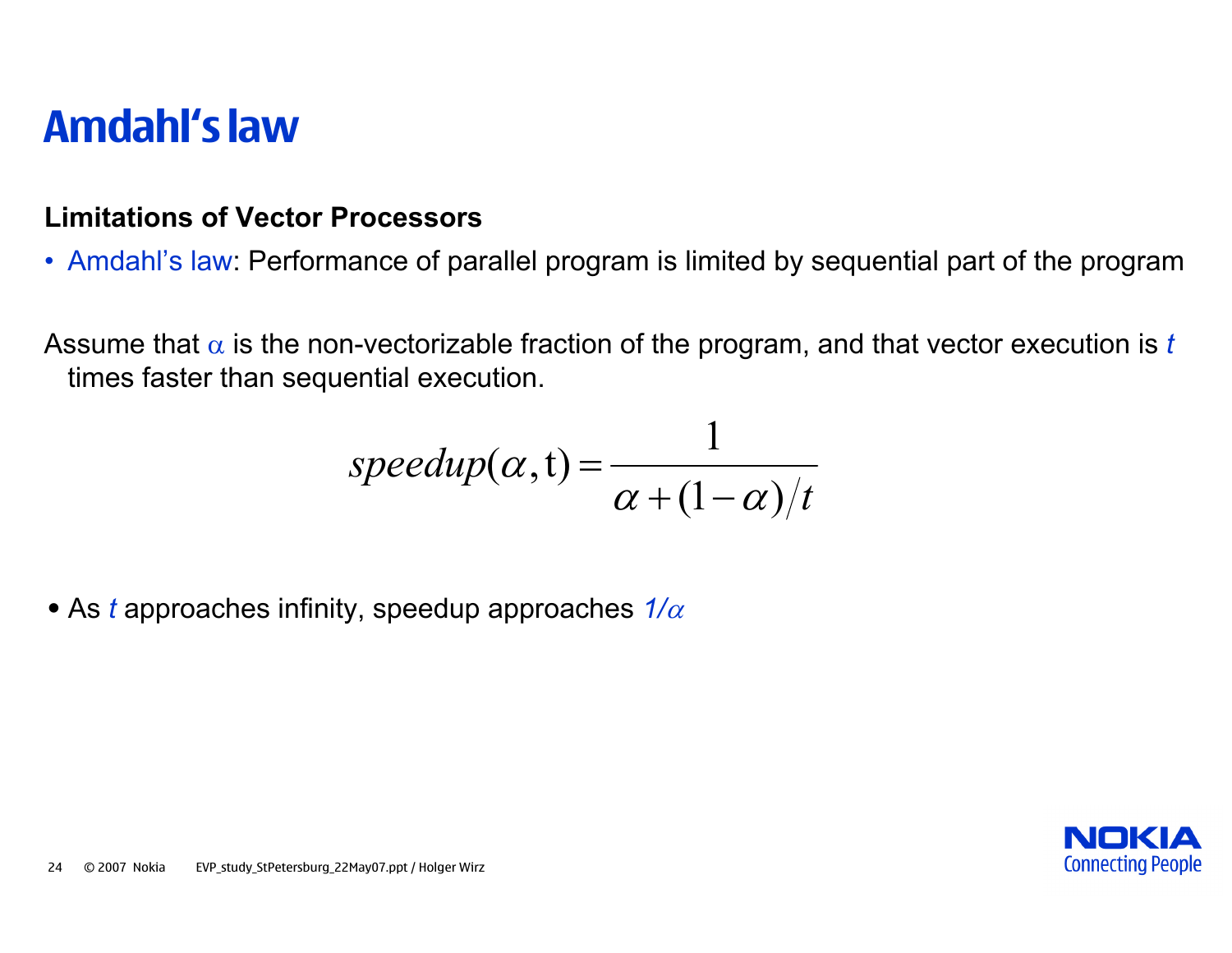# **Performance Evaluation: cycle counts**

| Algorithm                                 | $Cycle$ count | <b>Notes</b>             |
|-------------------------------------------|---------------|--------------------------|
| 64 FFT                                    | 50            |                          |
| 128 FFT                                   | 128           |                          |
| $256$ $\ensuremath{\mathrm{FFT}}$         | 280           |                          |
| $512$ $\overline{\mathrm{FFT}}$           | 624           |                          |
| 1024 FFT                                  | 1440          |                          |
| Cholesky $2 \times 2$                     | 56            | 40 matrices              |
| $2 \times 2$ QR-D                         | 32            | 8 matrices               |
| $4 \times 4$ QR-D                         | 205           | 8 matrices               |
| $2 \times 2$ M-Algo.                      | 22668/34956   | 256 matrices, $M=2/4$    |
| $4 \times 4$ M-Algo.                      | 97025/180993  | 256 matrices, $M=2/4$    |
| $4 \times 4$ Zerof.                       | 19711         | 256 matrices             |
| $\overline{\text{QR-Iter.}}(2 \text{ p})$ | 1640          | 2 matrices               |
| $QR-Iter.(4 p)$                           | 1668          | 4 matrices               |
| $2 \times 2$ QRD-A <sup>*</sup>           | 9464/22840    | 256 matrices $@$ 40/5 dB |

## QR-Iteration:

is needed for singular value (rank) estimation of a channel matrix

## QRD-A\*-algorithm:

is a novel algorithm for MIMO-decoding. It guarantees to find the ML solution and is very efficient for 2x2-systems

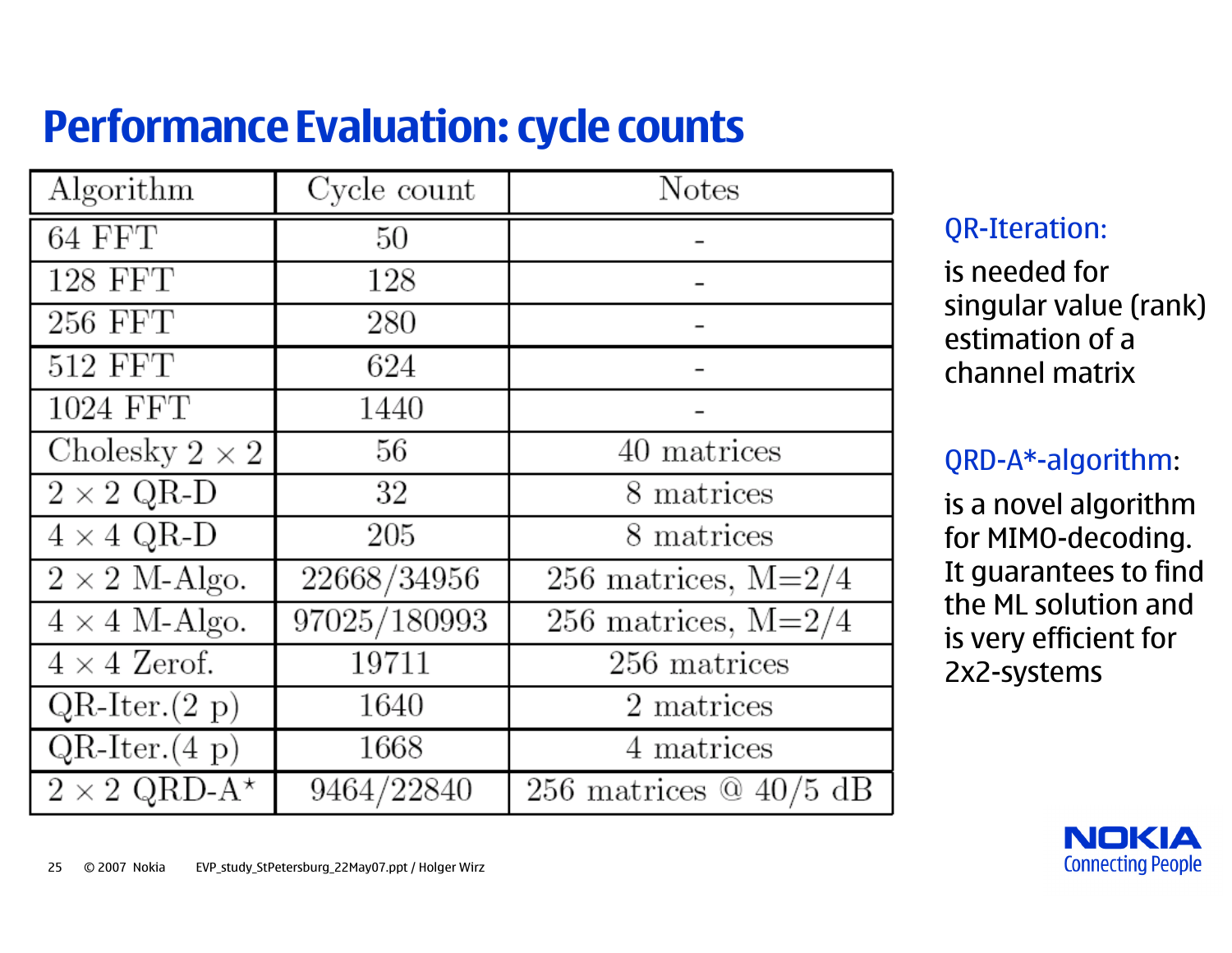# **Performance Evaluation: Utilization (code analysis of loop body)**

| Algorithm                        | VALU | VMAC     | VSHU           | $\rm{VLSU}$ | IVU            | Scalar   | VBCST          |
|----------------------------------|------|----------|----------------|-------------|----------------|----------|----------------|
| 64 FFT                           | 49   | 33       | 26             | 22          | $\Omega$       | $\Omega$ | $\theta$       |
| 128 FFT                          | 114  | 72       | 50             | 80          | $\overline{0}$ | $\theta$ | $\theta$       |
| 256 FFT                          | 258  | 160      | 100            | 242         | $\theta$       | $\theta$ | $\theta$       |
| 512 FFT                          | 834  | 512      | 300            | 890         | $\theta$       | $\Omega$ | $\overline{0}$ |
| 1024 FFT                         | 1794 | 1088     | 600            | 2102        | $\Omega$       | $\Omega$ | $\overline{0}$ |
| $\overline{2} \times 2$ Cholesky | 10   | $\Omega$ | 5              | 30          | $\theta$       | $\Omega$ | 5              |
| $2\times 2$ QR-D                 | 10   | 10       | 4              | 11          | $\overline{0}$ | $\Omega$ | $\overline{0}$ |
| $4 \times 4$ QR-D                | 68   | 92       | 28             | 48          | $\Omega$       | 1        | $\overline{0}$ |
| $2 \times 2$ M-Algo.             | 41   | 13       | 8              | 11          | 10             | 54       | 7              |
| $4 \times 4$ M-Algo.             | 167  | 35       | 35             | 160         | $55\,$         | 360      | 43             |
| $4 \times 4$ Zerof.              | 46   | 20       | $\overline{0}$ | 24          | 12             | 37       | 13             |
| $QR-Iter.(2 p)$                  | 347  | 268      | 117            | 16          | $\Omega$       | 17       | 96             |
| $QR-Iter.(4 p)$                  | 406  | 270      | 99             | 23          | $\theta$       | 9        | 96             |
| $2 \times 2$ QRD-A <sup>*</sup>  | 40   | 17       | 12             | 12          | 7              | 32       | 4              |

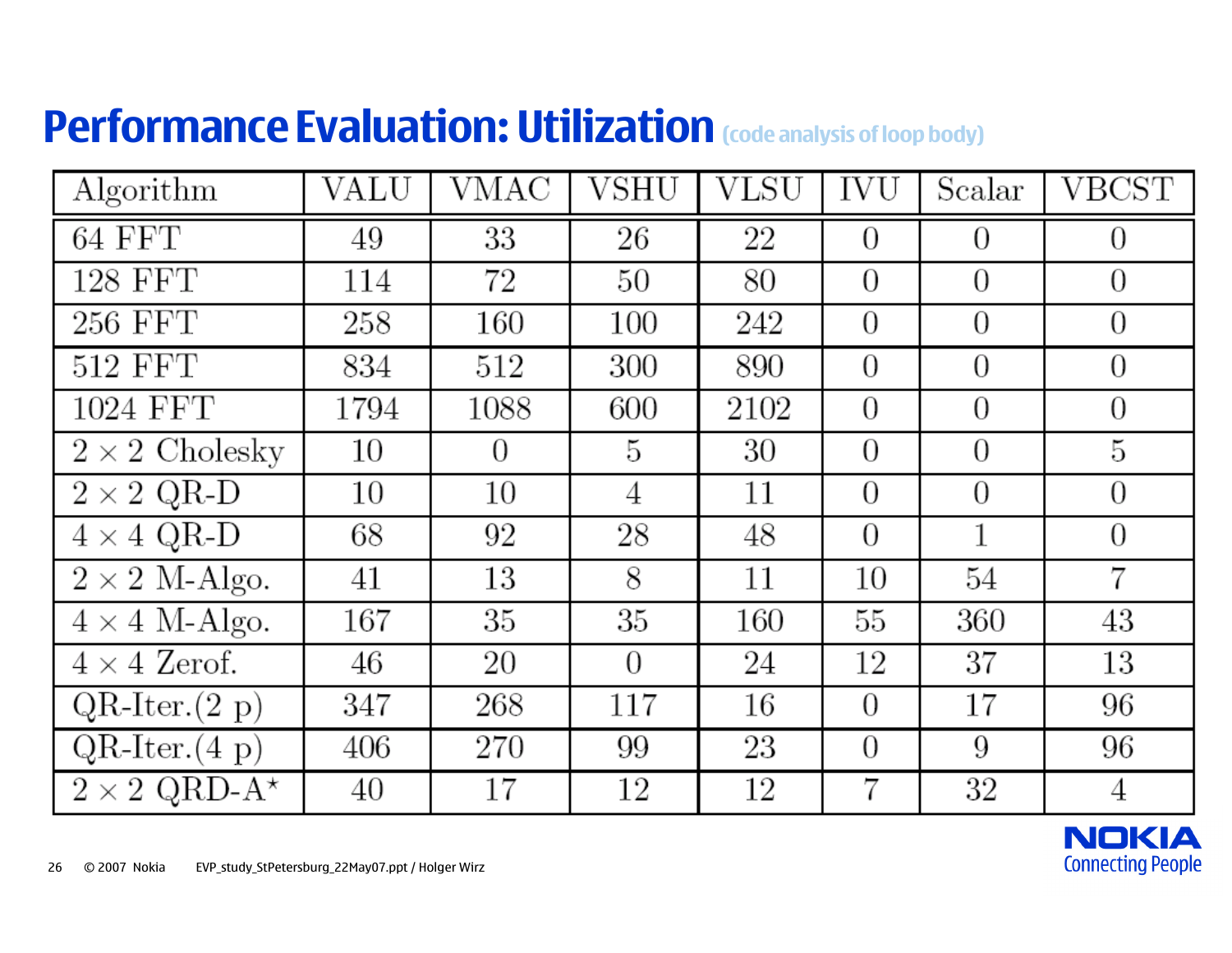# **Performance Evaluation: VLIW Parallelism (code analysis of loop body)**

| Algorithm                       | Cycles | Operations | Parallelism $\emptyset$ | Parallelism $\emptyset$ |
|---------------------------------|--------|------------|-------------------------|-------------------------|
|                                 |        |            |                         | (without nops)          |
| $64$ FFT                        | 50     | 130        | 2.600                   | 2.600                   |
| <b>128 FFT</b>                  | 144    | 317        | 2.201                   | 2.210                   |
| 256 FFT                         | 365    | 762        | 2.088                   | 2.094                   |
| <b>512 FFT</b>                  | 1318   | 2609       | 1.980                   | 2.037                   |
| 1024 FFT                        | 3125   | 5906       | 1.890                   | 1.987                   |
| Cholesky                        | 56     | 74         | 1.321                   | 1.563                   |
| $2 \times 2$ QR-D               | 32     | 43         | 1.344                   | 1.458                   |
| $4 \times 4$ QR-D               | 205    | 292        | 1.424                   | 1.580                   |
| $2 \times 2$ M-Algo.            | 130    | 181        | 1.392                   | 1.548                   |
| $4 \times 4$ M-Algo.            | 583    | 906        | 1.554                   | 1.607                   |
| $4 \times 4$ Zerof.             | 146    | 178        | 1.219                   | 1.267                   |
| $QR-Iter.(2 p)$                 | 768    | 1076       | 1.401                   | 1.557                   |
| $QR-Iter.(4 p)$                 | 804    | 1109       | 1.379                   | 1.510                   |
| $2 \times 2$ QRD-A <sup>*</sup> | 134    | 173        | 1.291                   | 1.459                   |

The VLIW paradigm is not utilised very well, except for the FFT with its regular computational scheme. Within most other algorithms, an average of well below two instructions is executed in parallel.

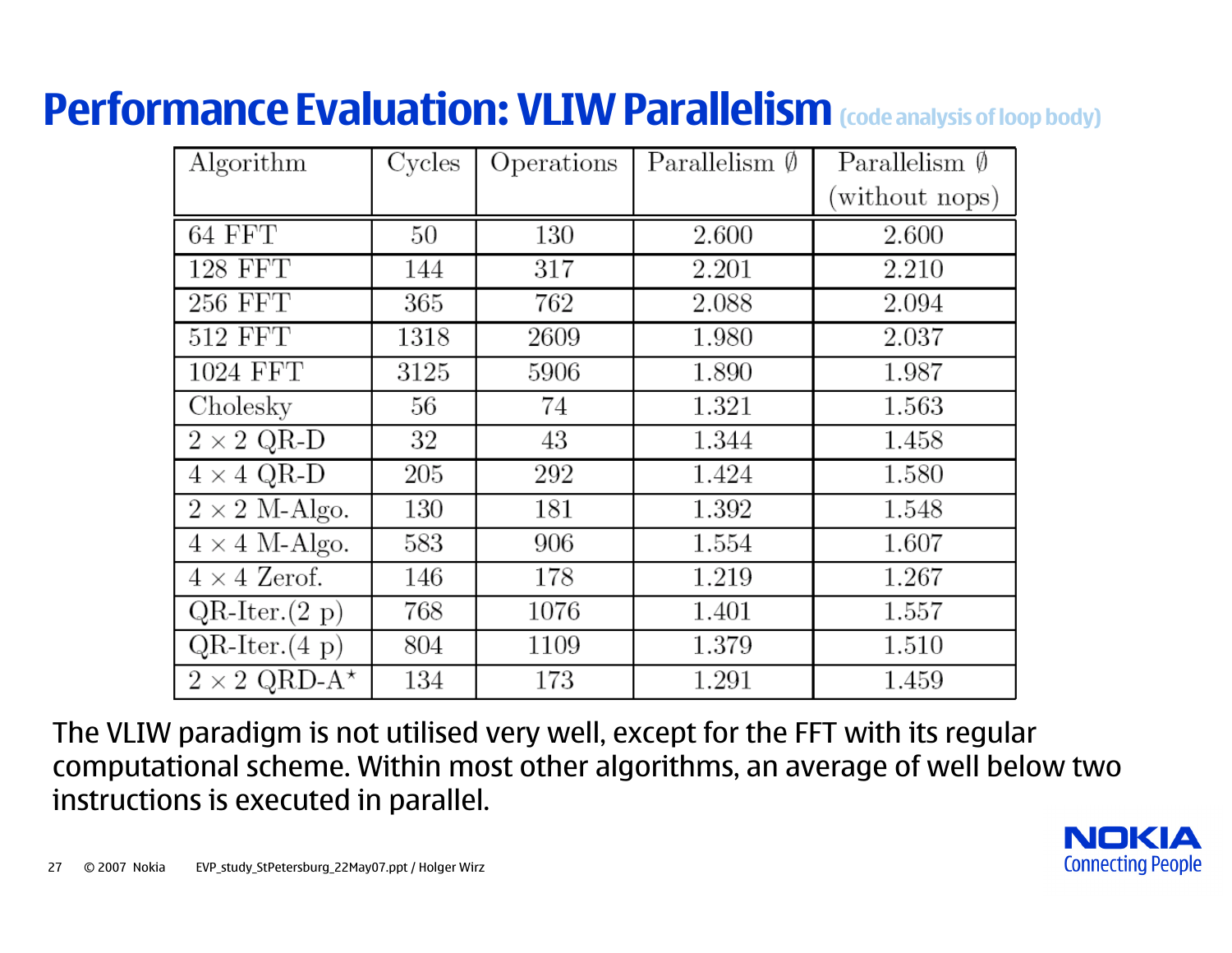## **Conclusion: +**

- + Very well suited for all matrix-vector algorithms, good results with vectorizable architectures (BB modem part)
- + Very well suited for recent Standards (WLAN, DVB-T/H, Wimax, all SISO <60MBit/s), especially for OFDM standards
- + For 3.9G (MIMO 2x2, 64QAM: >100MBit/s) a multi-EVP concept is needed, Complete UL Tx of terminal side could most probably be mapped to one EVP
- + The special units of the EVP, the vector shuffle unit VSHU and the intra-vector unit IVU have a great influence on the performance.
- + Short learning phase
- + EVP-C: easy to learn
	- Standardized, convenient structure
	- Good documentation and support

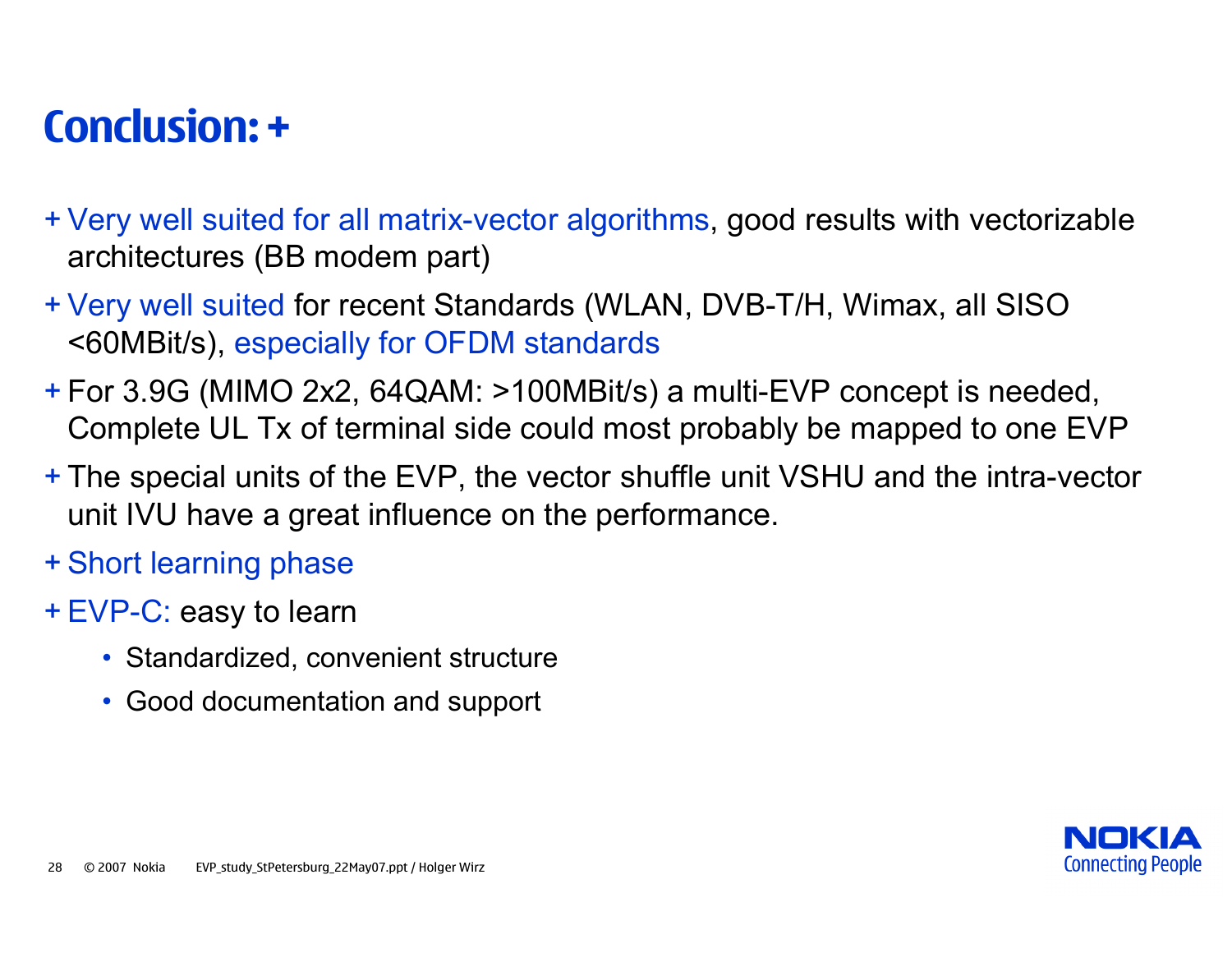## **Conclusion: -**

- − with very complex algorithms (FFT1024, QRD-M) the used compiler was often not predictable => a lot of manual optimization was needed
- − FEC (tree-search algorithms such as M, Viterbi) inefficient on EVP  $\rightarrow$  HW Accelerator better
- − Current compiler version:
	- Inefficient for complex programs
	- Inefficient register handling for programs with many variables
- − Manual vectorization needed in general